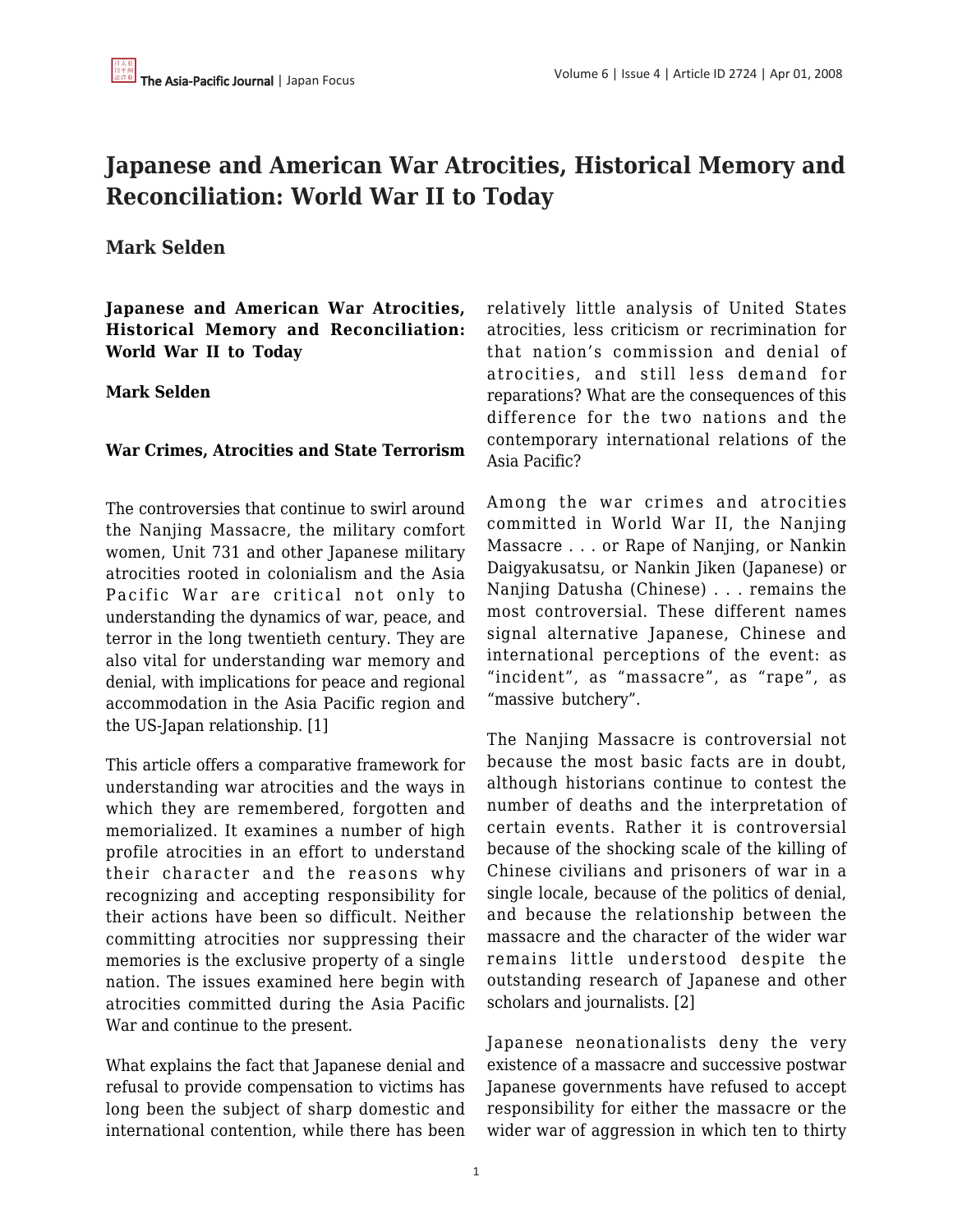million Chinese died, explaining why these issues remain controversial. To understand why the Japanese government continues to fight this and other war memory battles in ways that poison its relations not only with its Asian neighbors but also with the United States and European nations requires reconsideration not only of contemporary Japanese nationalism, but also of the Cold War power structure that the US set in place during the occupation.

The US insulated Japan from war responsibility, first by maintaining Hirohito on the throne and shielding him from war crimes charges, second by protecting the Japanese state from war reparations claims from victims of colonialism, invasion, and atrocities, and finally by using its troops and bases both to guarantee Japan's defense and to isolate it from China, the Soviet Union, and other US rivals.

Before turning to this issue, one other question should be posed: more than six decades since Japan's defeat in the Pacific War, by what right does an American critically address issues of the Nanjing Massacre and Japan's wartime atrocities? Stated differently, in the course of those six decades US military forces have repeatedly violated international law and humanitarian ethics, notably in Korea, Indochina, Iraq and Afghanistan. In the course of those decades, Japan has never fought a war, although it has steadfastly backed the US in each of its wars. Yet Asian and global attention continues to focus on Japanese war atrocities and their denial, while paying little attention to those committed and denied by the United States.

Attempts to gauge war atrocities and to understand the ways in which they are remembered and suppressed, require the application of universal standards as articulated in the Nuremberg and Tokyo trials. In an age of nationalism, it is particularly important to apply such standards to the conduct of one's own nation. The German case, to which I return below, is particularly instructive. Germany, like Japan, was defeated by a US-led coalition, and the US played a key role in shaping institutions, war memories, and responses to war atrocities in both Germany and Japan. [3] Nevertheless, the outcomes in the two nations in the form of historical memory and reconciliation in the wake of war atrocities have differed sharply.

To unravel the most contentious memory wars in the Asia Pacific, I begin by offering a comparative framework for assessing Japanese and American war atrocities. I examine Japan's Nanjing Massacre and the American firebombing and atomic bombing of Japanese cities during World War II as each nation's signature atrocities. In each instance, I cast the issues in relation to the wider conduct of the war, and in the American case consider the legacy of the bombing for subsequent wars down to the present. At the center of the analysis is the assessment of these examples in light of principles of international law developed over many decades from the late nineteenth century, notably those enshrined in the Nuremberg and Tokyo Trials, and the Geneva Convention of 1949, that identify as acts of terrorism and crimes against humanity the slaughter of civilians and noncombatants by states and their militaries. [4] It is only by considering crimes by the victors as well as the vanquished in the Asia Pacific War and other wars that it is possible to lay to rest the ghosts of suppressed memories in order to build foundations for a peaceful cooperative order in the Asia Pacific.

But first, Nanjing.

# **The Nanjing Massacre and Structures of Violence in the Sino-Japanese War**

Substantial portions of the Nanjing Massacre literature in English and Chinese—both the scholarship and the public debate—treat the event as emblematic of the wartime conduct of the Japanese, thereby essentializing the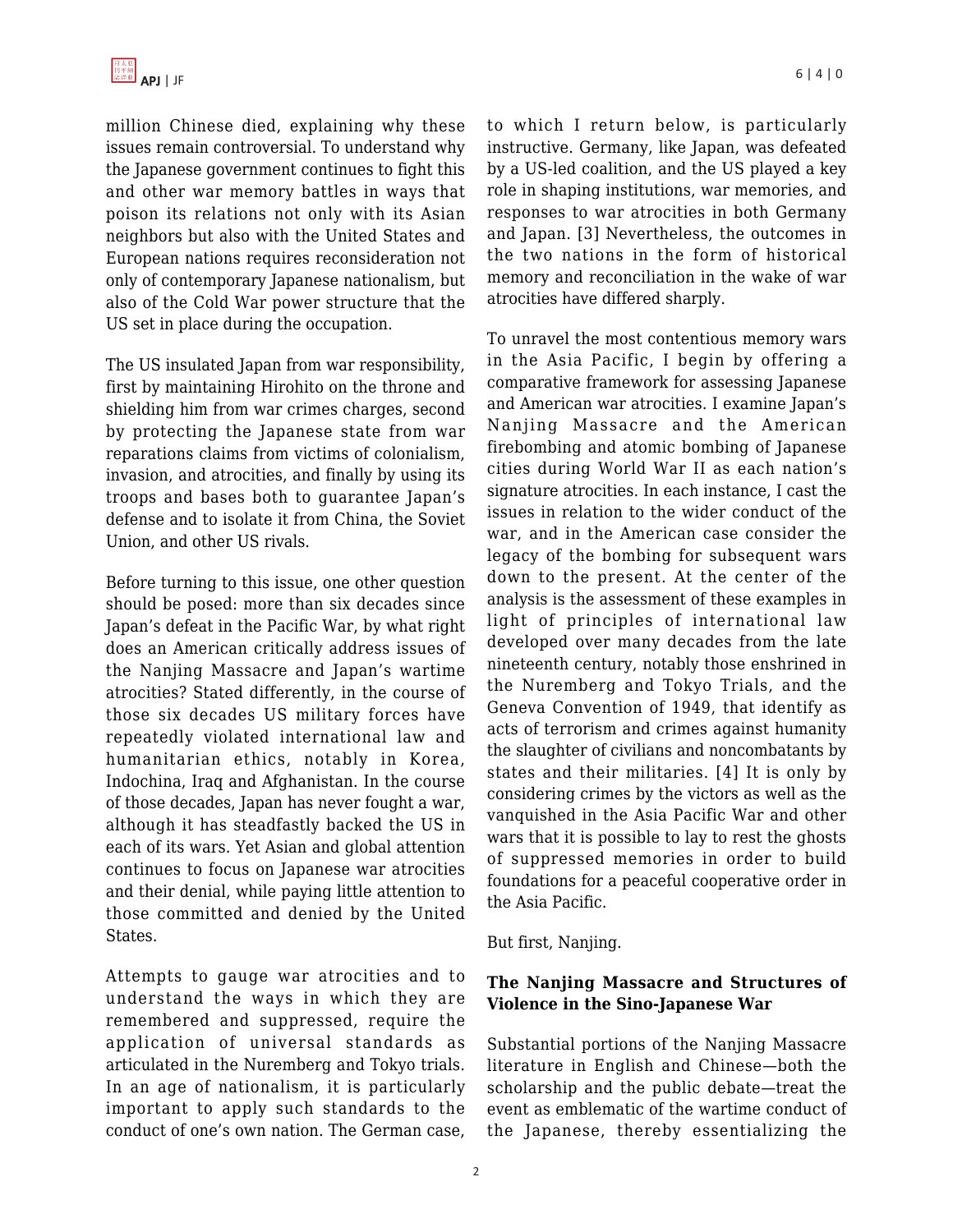massacre as the embodiment of the Japanese character. In the discussion that follows, I seek to locate the unique and conjunctural features of the massacre in order to understand its relationship to the character of Japan's protracted China war and the wider Asia Pacific War.

Just as a small staged event by Japanese officers in 1931 provided the pretext for Japan's seizure of China's Northeast and creation of the dependent state of Manchukuo, the minor clash between Japanese and Chinese troops at the Marco Polo Bridge on July 7, 1937 paved the way for full-scale invasion of China south of the Great Wall. By July 27, Japanese reinforcements from Korea and Manchuria as well as Naval Air Force units had joined the fight. The Army High Command dispatched three divisions from Japan and called up 209,000 men. With Japan's seizure of Beiping and Tianjin the next day, and an attack on Shanghai in August, the (undeclared) war began in earnest. In October, a Shanghai Expeditionary Army (SEA) under Gen. Matsui Iwane with six divisions was ordered to destroy enemy forces in and around Shanghai. The Tenth Army commanded by Gen. Yanagawa Heisuke with four divisions soon joined in. Anticipating rapid surrender by Chiang Kaishek's National Government, the Japanese military encountered stiff resistance: 9,185 Japanese were killed and 31,125 wounded at Shanghai. But after landing at Hangzhou Bay, Japanese forces quickly gained control of Shanghai. By November 7, the two Japanese armies combined to form a Central China Area Army (CCAA) with an estimated 160,000-200,000 men. [5]

With Chinese forces in flight, Matsui's CCAA, with no orders from Tokyo, set out to capture the Chinese capital, Nanjing. Each unit competed for the honor of being the first to enter the capital. Historians such as Fujiwara Akira and Yoshida Yutaka sensibly date the start of the Nanjing Massacre to the atrocities committed against civilians en route to Nanjing. "Thus began," Fujiwara wrote, "the most enormous, expensive, and deadly war in modern Japanese history—one waged without just cause or cogent reason." And one that paved the way toward the Asia Pacific War that followed.

Japan's behavior at Nanjing departed dramatically from that in the capture of cities in earlier Japanese military engagements from the Russo-Japanese War of 1905 forward. One reason for the barbarity of Japanese troops at Nanjing and subsequently was that, counting on the "shock and awe" of the November attack on Shanghai to produce surrender, they were unprepared for the fierce resistance and heavy casualties that they encountered, prompting a desire for revenge. Indeed, throughout the war, like the Americans in Vietnam decades later, the Japanese displayed a profound inability to grasp the roots and strength of the nationalist resistance in the face of invading forces who enjoyed overwhelming weapons and logistical superiority. A second reason for the atrocities was that, as the two armies raced to capture Nanjing, the high command lost control, resulting in a volatile and violent situation.

The contempt felt by the Japanese military for Chinese military forces and the Chinese people set in motion a dynamic that led to the massacre. In the absence of a declaration of war, as Utsumi Aiko notes, the Japanese high command held that it was under no obligation to treat captured Chinese soldiers as POWs or observe other international principles of warfare that Japan had scrupulously adhered to in the 1904-05 Russo-Japanese War, such as the protection of the rights of civilians. Later, Japan would recognize captured US and Allied forces as POWs, although they too were treated badly. [6]

As Yoshida Yutaka notes, Japanese forces were subjected to extreme physical and mental abuse. Regularly sent on forced marches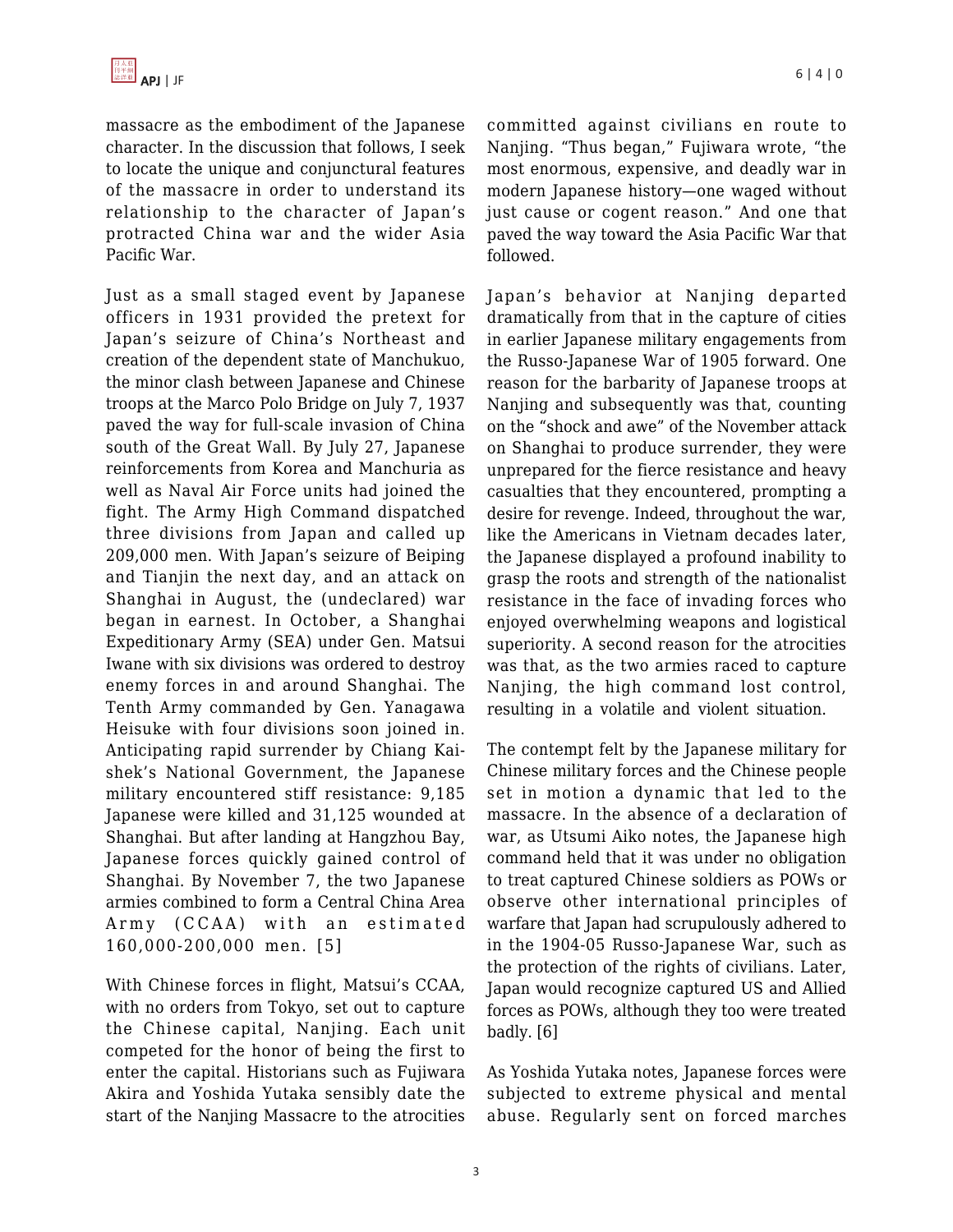

carrying 30-60 kilograms of equipment, they also faced ruthless military discipline. Perhaps most important for understanding the pattern of atrocities that emerged in 1937, in the absence of food provisions, as the troops raced toward Nanjing, they plundered villages and slaughtered their inhabitants in order to provision themselves. [7]



**Gen. Matsui enters Nanjing**

Chinese forces were belatedly ordered to retreat from Nanjing on the evening of December 12, but Japanese troops had already surrounded the city and many were captured. Other Chinese troops discarded weapons and uniforms and sought to blend in with the civilian population or surrender. Using diaries, battle reports, press accounts and interviews, Fujiwara Akira documents the slaughter of tens of thousands of POWs, including 14,777 by the Yamada Detachment of the 13<sup>th</sup> Division. Yang Daqing points out that Gen. Yamada had his troops execute the prisoners after twice being told by Shanghai Expeditionary Army headquarters to "kill them all". [8]

Major Gen. Sasaki Toichi confided to his diary on December 13:

> . . . our detachment alone must have taken care of over 20,000. Later, the enemy surrendered in the thousands.

Frenzied troops--rebuffing efforts by superiors to restrain them--finished off these POWs one after another. . . .

men would yell, 'Kill the whole damn lot!" after recalling the past ten days of bloody fighting in which so many buddies had shed so much blood.'"

The killing at Nanjing was not limited to captured Chinese soldiers. Large numbers of civilians were raped and/or killed. Lt. Gen. Okamura Yasuji, who in 1938 became commander of the  $10^{th}$  Army, recalled "that tens of thousands of acts of violence, such as looting and rape, took place against civilians during the assault on Nanjing. Second, frontline troops indulged in the evil practice of executing POWs on the pretext of [lacking] rations."

Chinese and foreigners in Nanjing comprehensively documented the crimes committed in the immediate aftermath of Japanese capture of the city. Nevertheless, as the above evidence indicates, the most important and telling evidence of the massacre is that provided by Japanese troops who participated in the capture of the city. What should have been a fatal blow to "Nanjing denial" occurred when the Kaikosha, a fraternal order of former military officers and neonationalist revisionists, issued a call to soldiers who had fought in Nanjing to describe their experience. Publishing the responses in a March 1985 "Summing Up", editor Katogawa Kotaro cited reports by Unemoto Masami that he saw 3-6,000 victims, and by Itakura Masaaki of 13,000 deaths. Katogawa concluded: "No matter what the conditions of battle were, and no matter how that affected the hearts of men, such large-scale illegal killings cannot be justified. As someone affiliated with the former Japanese army, I can only apologize deeply to the Chinese people."

A fatal blow . . . except that incontrovertible evidence provided by unimpeachable sources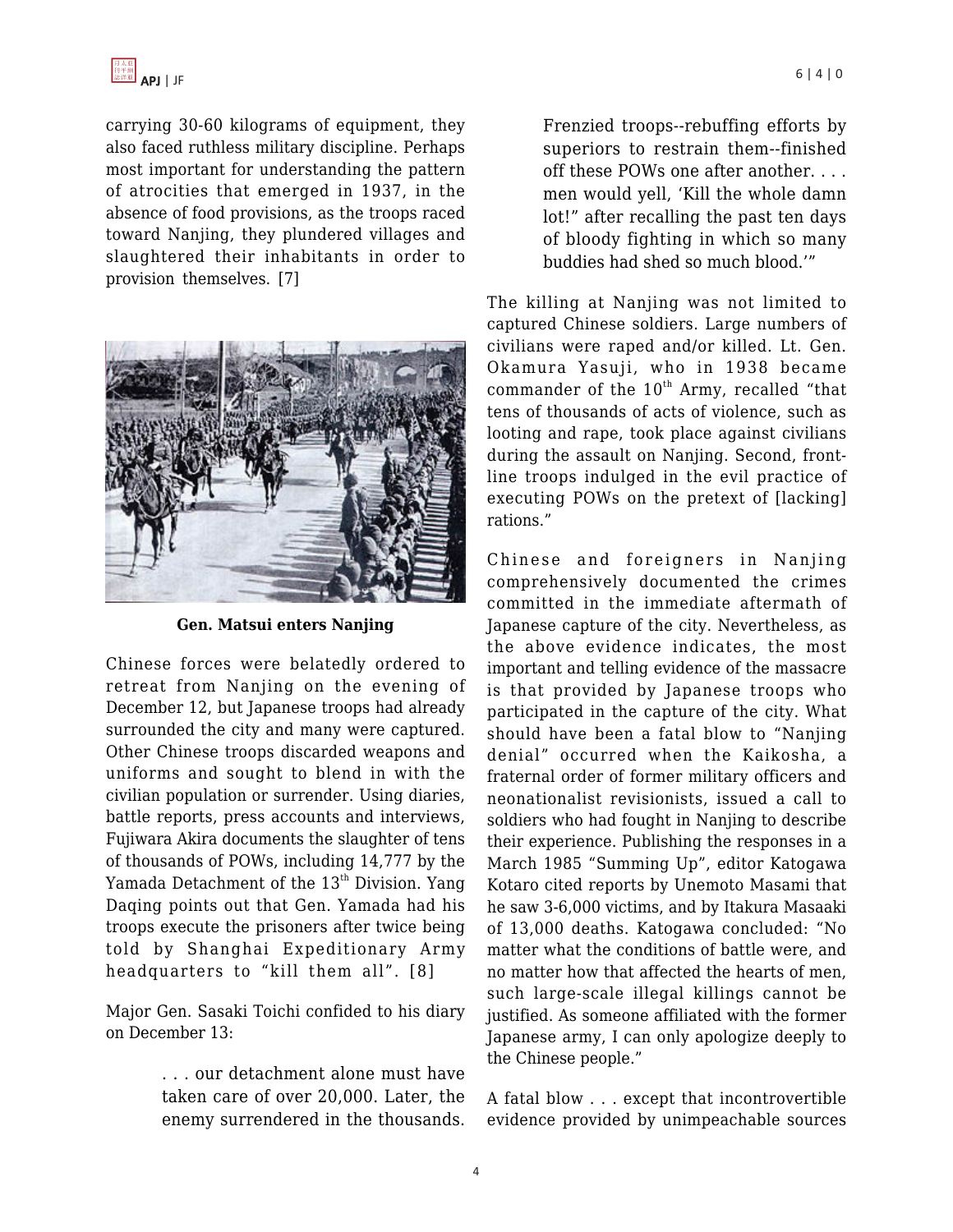has never stayed the hands of incorrigible deniers. I have highlighted the direct testimony of Japanese generals and enlisted men who documented the range and scale of atrocities committed during the Nanjing Massacre in order to show how difficult it is, even under such circumstances, to overcome denial.

Two other points emerge clearly from this discussion. The first is that the atrocities at Nanjing—just as with the comfort women have been the subject of fierce public controversy. This controversy has erupted again and again over the textbook content and the statements of leaders ever since Japan's surrender, and particularly since the 1990s. The second is that, unlike their leaders, many Japanese citizens have consistently recognized and deeply regretted Japanese atrocities. Many have also supported reparations for victims.



**Nanjing Memorial Museum with figure of 300,000 deaths**

The massacre had consequences far beyond Nanjing. The Japanese high command, up to Emperor Hirohito, the commander-in-chief, while closely monitoring events at Nanjing, issued no reprimand and meted out no punishment to the officers and men who perpetrated these crimes. Instead, the leadership and the press celebrated the victory at the Chinese capital in ways that invite comparison with the elation of an American president as US forces seized Baghdad within weeks of the 2003 invasion. [9] In both cases, the 'victory' initiated what proved to be the beginning not the end of a war that could neither be won nor terminated for years to come. In both instances, it was followed by atrocities that intensified and were extended from the capital to the entire country.

Following the Nanjing Massacre, the Japanese high command did move determinedly to rein in troops to prevent further anarchic violence, particularly violence played out in front of the Chinese and international press. Leaders feared that such wanton acts could undermine efforts to win over, or at least neutralize, the Chinese population and lead to Japan's international isolation.

A measure of the success of the leadership's response to the Nanjing Massacre is that no incident of comparable proportions occurred during the capture of a major Chinese city over the next eight years of war. Japan succeeded in capturing and pacifying major Chinese cities, not least by winning the accommodation of significant elites in Manchukuo and in the Nanjing government of Wang Jingwei, as well as in cities directly ruled by Japanese forces and administrators. [10]

This was not, however, the end of the slaughter of Chinese civilians and captives. Far from it. Throughout the war, Japan continued to rain destruction from the air on Chongqing, Chiang Kai-shek's wartime capital, and in the final years of the war it deployed chemical and biological bombs against Ningbo and throughout Zhejiang and Hunan provinces. [11]

Above all, the slaughter of civilians that characterized the Nanjing Massacre was subsequently enacted throughout the rural areas where resistance stalemated Japanese forces in the course of eight years of war. This is illustrated by the sanko sakusen or Three-All Policies implemented throughout rural North China by Japanese forces seeking to crush both the Communist-led resistance in guerrilla base areas behind Japanese lines and in areas dominated by Guomindang and warlord troops. [12] Other measures implemented at Nanjing would exact a heavy toll on the countryside: military units regularly relied on plunder to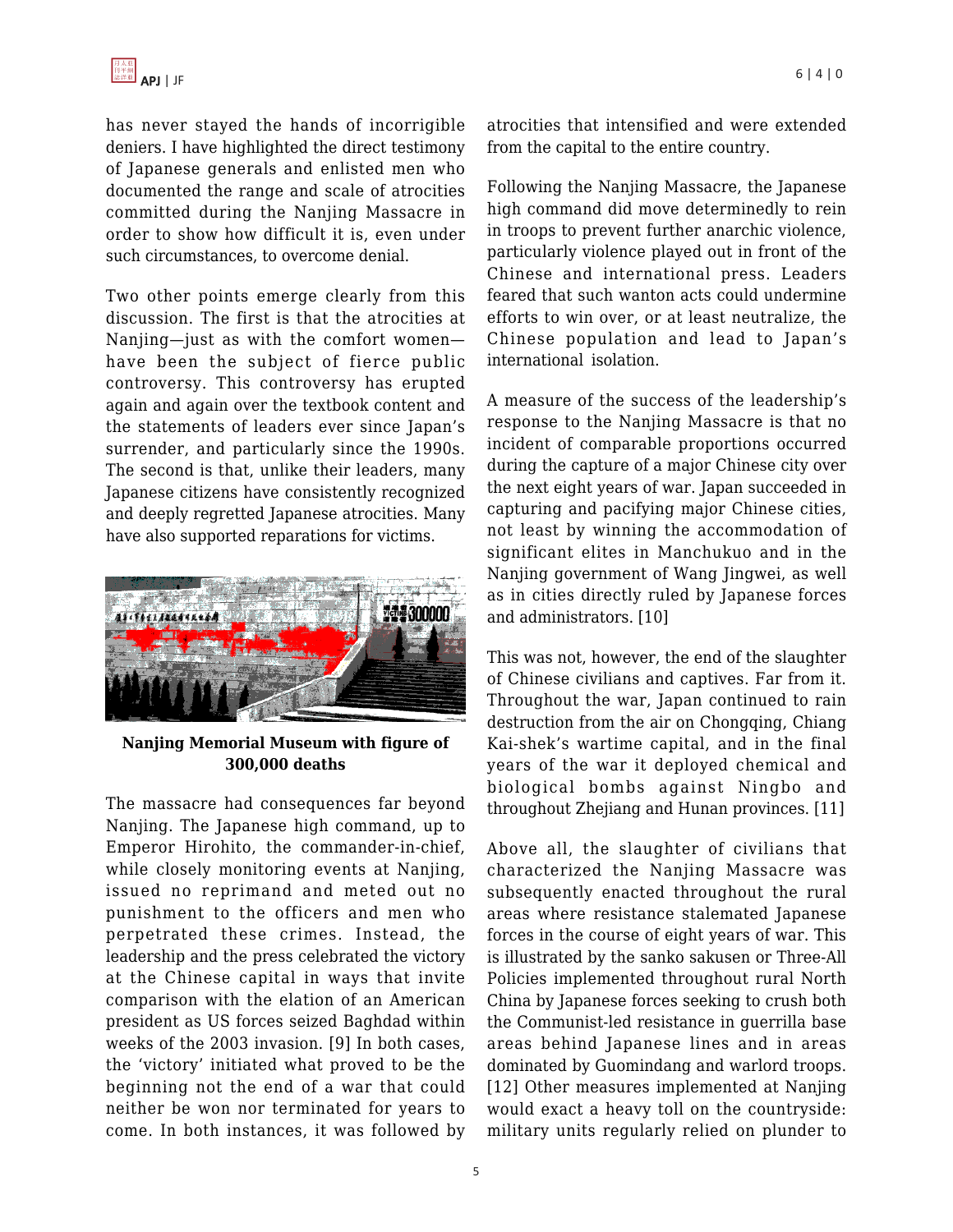secure provisions, conducted systematic slaughter of villagers in contested areas, and denied POW status to Chinese captives, often killing all prisoners. Above all, where Japanese forces encountered resistance, they adopted scorched earth policies depriving villagers of subsistence.

One leadership response to the adverse effects of the massacre is the establishment of the comfort woman system immediately after the capture of Nanjing, in an effort to control and channel the sexual energies of Japanese soldiers. [13] The comfort woman system offers a compelling example of the structural character of atrocities associated with Japan's China invasion and subsequently with the Asia Pacific War.

In short, the anarchy first seen at Nanjing paved the way for more systematic policies of slaughter carried out by the Japanese military throughout the countryside. The comfort woman system and the three-all policies reveal important ways in which systematic oppression occurred in every theater of war and was orchestrated by the military high command in Tokyo.

Nanjing then is less a typical atrocity than a key event that shaped the everyday structure of Japanese atrocities over eight years of war. While postwar Japanese and American leaders have chosen primarily to "remember" Japan's defeat at the hands of the Americans, the China war took a heavy toll on both Japanese forces and Chinese lives. In the end, Japan faced a stalemated war in China, but one that paved the way for the Pacific War, in which Japan confronted the US and its allies.

The Nanjing Massacre was a signature atrocity of twentieth century warfare. But war atrocities were not unique to Japan.

# **American War Atrocities: Civilian Bombing, State Terror and International Law**

Throughout the long twentieth century, and particularly since World War II, the inexorable advance of weapons technology has gone handin-hand with international efforts to place limits on killing and the barbarism associated with war, notably indiscriminate bombing raids and other attacks directed against civilians. Advances in international law have provided important points of reference for establishing international governance norms and for inspiring and guiding social movements seeking to control the ravages of war and advance the cause of world peace.

In the following sections I consider the conduct of US warfare from the perspective of the emerging norms. In light of these norms, international criticism has long centered on German and Japanese atrocities, notably the Holocaust and specific atrocities including the Nanjing Massacre, the comfort women and the bio-warfare conducted by Unit 731. Rarely has the United States been systematically criticized, still less punished, for war atrocities. Its actions, notably the atomic bombing of Hiroshima and Nagasaki and its conduct of the Indochina Wars prompted international controversy. [14] However, It has never been required to change the fundamental character of the wars it wages, to engage in self-criticism at the level of state or people, or to pay reparations to other nations or to individual victims of war atrocities.

While the strategic impact and ethical implications of the nuclear bombing of Hiroshima and Nagasaki have generated a vast contentious literature, US destruction of more than sixty Japanese cities prior to Hiroshima has until recently been slighted both in the scholarly literatures in English and Japanese, and in popular consciousness in Japan, the US, and globally. [15]

Germany, England and Japan led the way in what is euphemistically known as "area bombing", the targeting for destruction of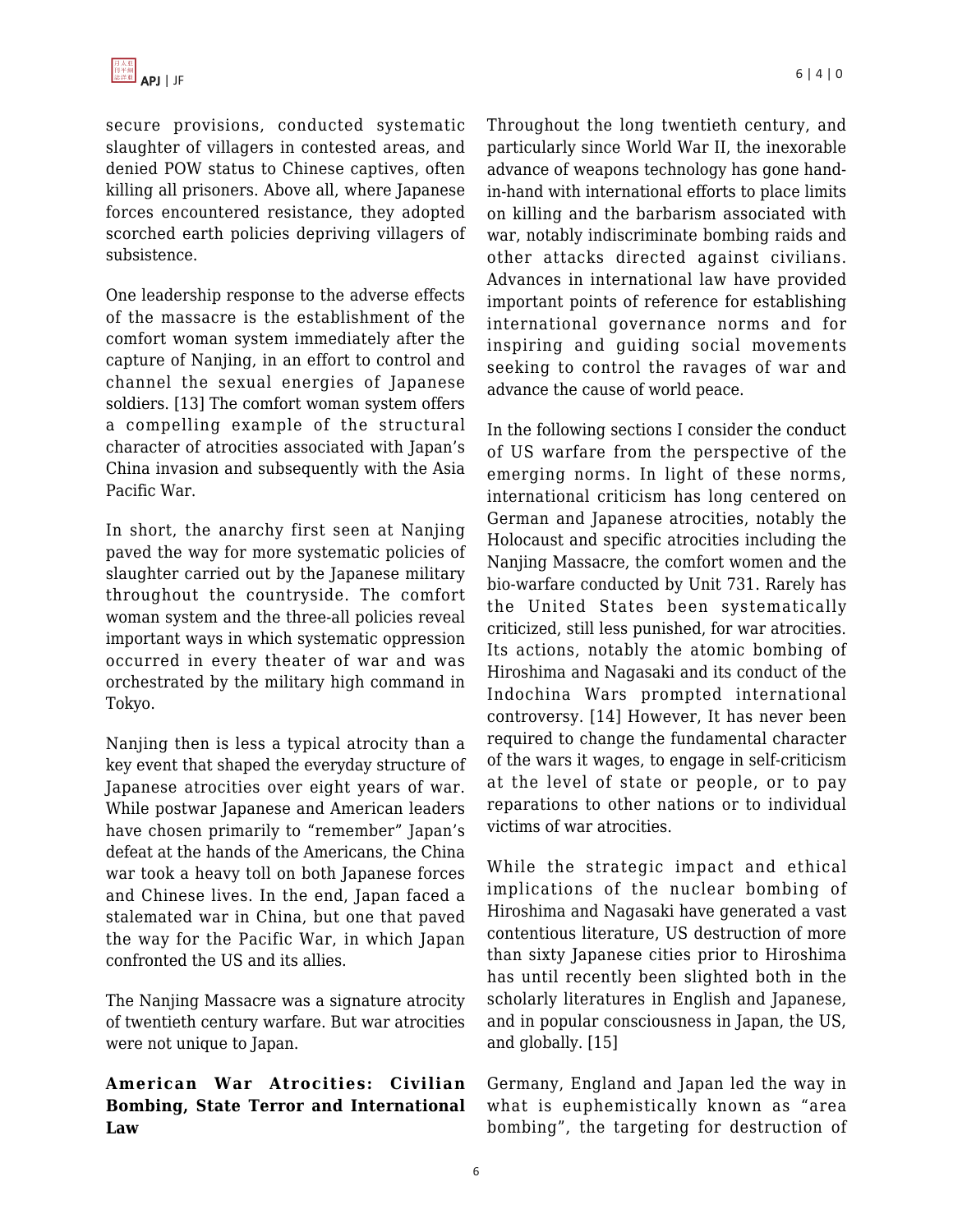entire cities with conventional weapons. From 1932 to the early years of World War II, the United States repeatedly criticized the bombing of cities. President Franklin Roosevelt appealed to the warring nations in 1939 on the first day of World War II, "under no circumstances [to] undertake the bombardment from the air of civilian populations or of unfortified cities." [16] After Pearl Harbor, the US continued to claim the moral high ground by abjuring civilian bombing. This stance was consistent with the prevailing Air Force view that the most efficient bombing strategies were those that pinpointed destruction of enemy forces and strategic installations, not those designed to terrorize or kill noncombatants.

Nevertheless, the US collaborated with Britain in indiscriminate bombing at Casablanca in 1943. While the British sought to destroy entire cities, the Americans continued to target military and industrial sites. On February 13-14, 1945, British bombers followed by US planes destroyed Dresden, a historic cultural center with no significant military industry or bases. By conservative estimate, 35,000 people were incinerated in that single raid. [17]

But it was in Japan, in the final six months of the war, that the US deployed air power in a campaign to burn whole cities to the ground and terrorize, incapacitate, and kill their largely defenseless residents, in order to force surrender. In those months the American way of war, with the bombing of cities at its center, was set in place.

Maj. Gen. Curtis LeMay, appointed commander of the 21st Bomber Command in the Pacific on January 20, 1945, became the primary architect, a strategic innovator, and most quotable spokesman for the US policy of putting enemy cities to the torch. The full fury of firebombing was first unleashed on the night of March 9-10, 1945 when LeMay sent 334 B-29s low over Tokyo, unloading 496,000 incendiaries in that single raid. Their mission

was to reduce the city to rubble, kill its citizens, and instill terror in the survivors. The attack on an area that the US Strategic Bombing Survey estimated to be 84.7 percent residential succeeded beyond the planners' wildest dreams. Whipped by fierce winds, flames detonated by the bombs leaped across a fifteen-square-mile area of Tokyo generating immense firestorms.



**Tokyo after the firebombing**

How many people died on the night of March 9-10, in what flight commander Gen. Thomas Power termed "the greatest single disaster incurred by any enemy in military history?" The figure of roughly 100,000 deaths and one million homes destroyed, provided by Japanese and American authorities may understate the destruction, given the population density, wind conditions, and survivors' accounts. [18] An estimated 1.5 million people lived in the burned out areas. Given a near total inability to fight fires of the magnitude and speed produced by the bombs, casualties could have been several times higher than these estimates. The figure of 100,000 deaths in Tokyo may be compared with total US casualties in the four years of the Pacific War—103,000—and Japanese war casualties of more than three million.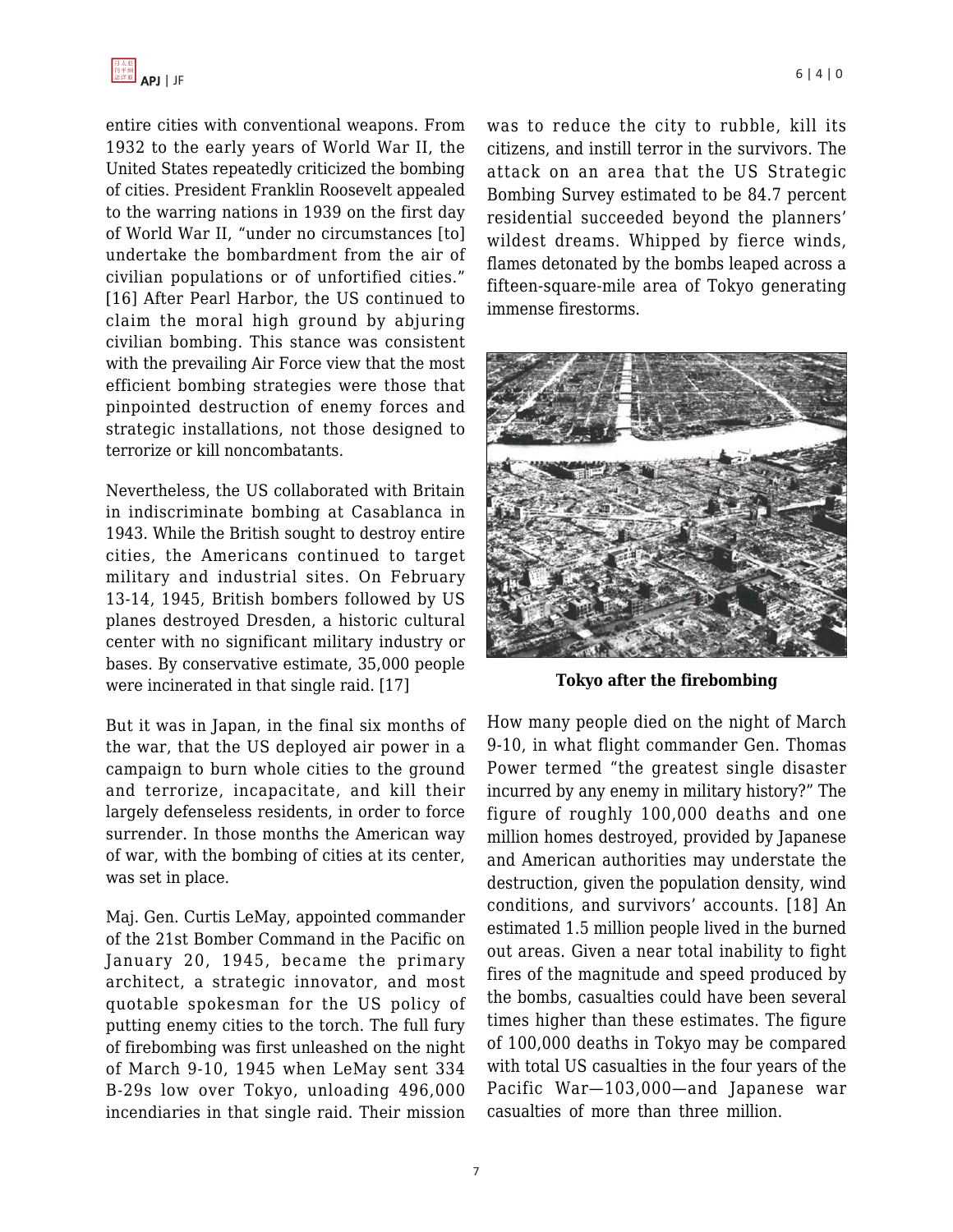

#### **Police photographer Ishikawa Toyo's closeup of Tokyo after the firebombing**

Following the Tokyo raid of March 9-10, the US extended firebombing nationwide. In the tenday period beginning on March 9, 9,373 tons of bombs destroyed 31 square miles of Tokyo, Nagoya, Osaka and Kobe. Overall, bombing strikes pulverized 40 percent of the 66 Japanese cities targeted. [19]

Many more (primarily civilians) died in the firebombing of Japanese cities than in Hiroshima (140,000 by the end of 1945) and Nagasaki (70,000). The bombing was driven not only by a belief that it could end the war but also, as Max Hastings shows, by the attempt by the Air Force to claim credit for the US victory, and to redeem the enormous costs of developing and producing thousands of B-29s and the \$2 billion cost of the atomic bomb. [20]



**Ishikawa Toyo. A child's corpse in the Tokyo bombing**

The most important way in which World War II shaped the moral and tenor of mass destruction was the erosion of the stigma associated with the targeting of civilian populations from the air. If area bombing remained controversial throughout much of World War II, something to be concealed or denied by its practitioners, by the end of the war, with the enormous increase in destructive power of bombing, it had become the centerpiece of US war making, and therefore the international norm. [21] This approach to the destruction of cities, which was perfected in 1944-45, melded technological predominance with minimization of US casualties to produce overwhelming "kill ratios".

The USAAF offered this ecstatic assessment of LeMay's missions claiming that the firebombing and atomic bombing secured US victory and averted a costly land battle: [22]

> In its climactic five months of jellied fire attacks, the vaunted Twentieth killed outright 310,000 Japanese, injured 412,000 more, and rendered 9,200,000 homeless . . . Never in the history of war had such colossal devastation been visited on an enemy at so slight a cost to the conqueror . . . The 1945 application of American Power, so destructive and concentrated as to cremate 65 Japanese cities in five months, forced an enemy's surrender without land invasion for the first time in military history. . . . Very long range air power gained victory, decisive and complete.

This triumphalist (and flawed) account, which exaggerated the efficacy of air power and ignored the critical importance of sea power, the Soviet attack on Japan, and US softening of the terms of the Potsdam Declaration to guarantee the security of Hirohito, would not only deeply inflect American remembrance of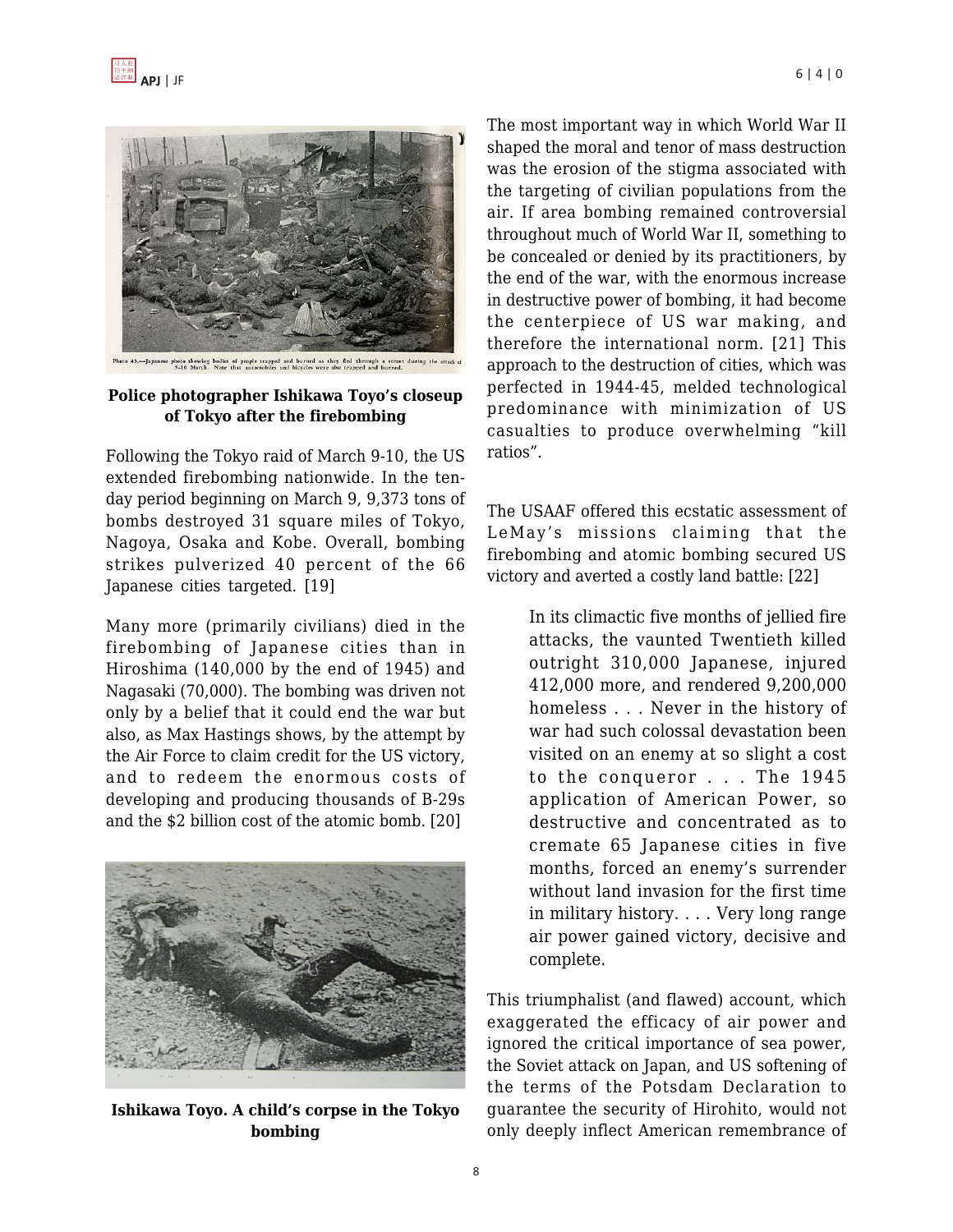victory in the Pacific War, it would profoundly shape the conduct of all subsequent American wars.

How should we compare the Nanjing Massacre and the bombing of cities? The Nanjing Massacre involved face-to-face slaughter of civilians and captured soldiers. By contrast, in US bombing of cities technological annihilation from the air distanced victim from assailant. [23] Yet it is worth reflecting on the common elements. Most notably, mass slaughter of civilians.

Why have only the atrocities of Japan at Nanjing and elsewhere drawn consistent international condemnation and vigorous debate, despite the fact that the US likewise engaged—and continues to engage—in mass slaughter of civilians in violation both of international law and ethics?

# **American War Crimes and the Problem of Impunity**

Victory in World War II propelled the US to a hegemonic position globally. It also gave it, together with its allies, authority to define and punish war crimes committed by vanquished nations. This privileged position was and remains a major obstacle to a thoroughgoing reassessment of the American conduct of World War II and subsequent wars.

The logical starting point for such an investigation is reexamination of the systematic bombing of civilians in Japanese cities. Only by engaging the issues raised by such a reexamination—from which Americans were explicitly shielded by judges during the Tokyo Tribunals—is it possible to begin to approach the Nuremberg ideal, which holds victors as well as vanquished to the same standard with respect to crimes against humanity, or the yardstick of the 1949 Geneva Accord, which mandates the protection of all civilians in time of war. This is the principle of universality proclaimed at Nuremberg and violated in practice by the US ever since.

Every US president from Franklin D. Roosevelt to George W. Bush has endorsed in practice an approach to warfare that targets entire populations for annihilation, one that eliminates all vestiges of distinction between combatant and noncombatant. The centrality of the use of air power to target civilian populations runs like a red line from the US bombings of Germany and Japan 1944-45 through the Korean and Indochinese wars to the Persian Gulf, Afghanistan and Iraq wars. [24]

In the course of three years, US/UN forces in Korea flew 1,040,708 sorties and dropped 386,037 tons of bombs and 32,357 tons of napalm. Counting all types of airborne ordnance, including rockets and machine-gun ammunition, the total comes to 698,000 tons. Using UN data, Marilyn Young estimates the death toll in Korea, mostly noncombatants, at two to four million. [25]

Three examples from the Indochina War illustrate the nature of US bombing of civilians. In a burst of anger on Dec. 9, 1970, President Richard M. Nixon railed at what he saw as the Air Force's lackluster bombing campaign in Cambodia. "I want them to hit everything. I want them to use the big planes, the small planes, everything they can that will help out there, and let's start giving them a little shock." Kissinger relayed the order: "A massive bombing campaign in Cambodia. Anything that flies on anything that moves." [26] In the course of the Vietnam War, the US also embraced cluster bombs and chemical and biological weapons of mass destruction as integral parts of its arsenal.

An important US strategic development of the Indochina War was the extension of the arc of civilian bombing from cities to the countryside. In addition to firebombs and cluster bombs, the US introduced Agent Orange (chemical defoliation), which not only eliminated the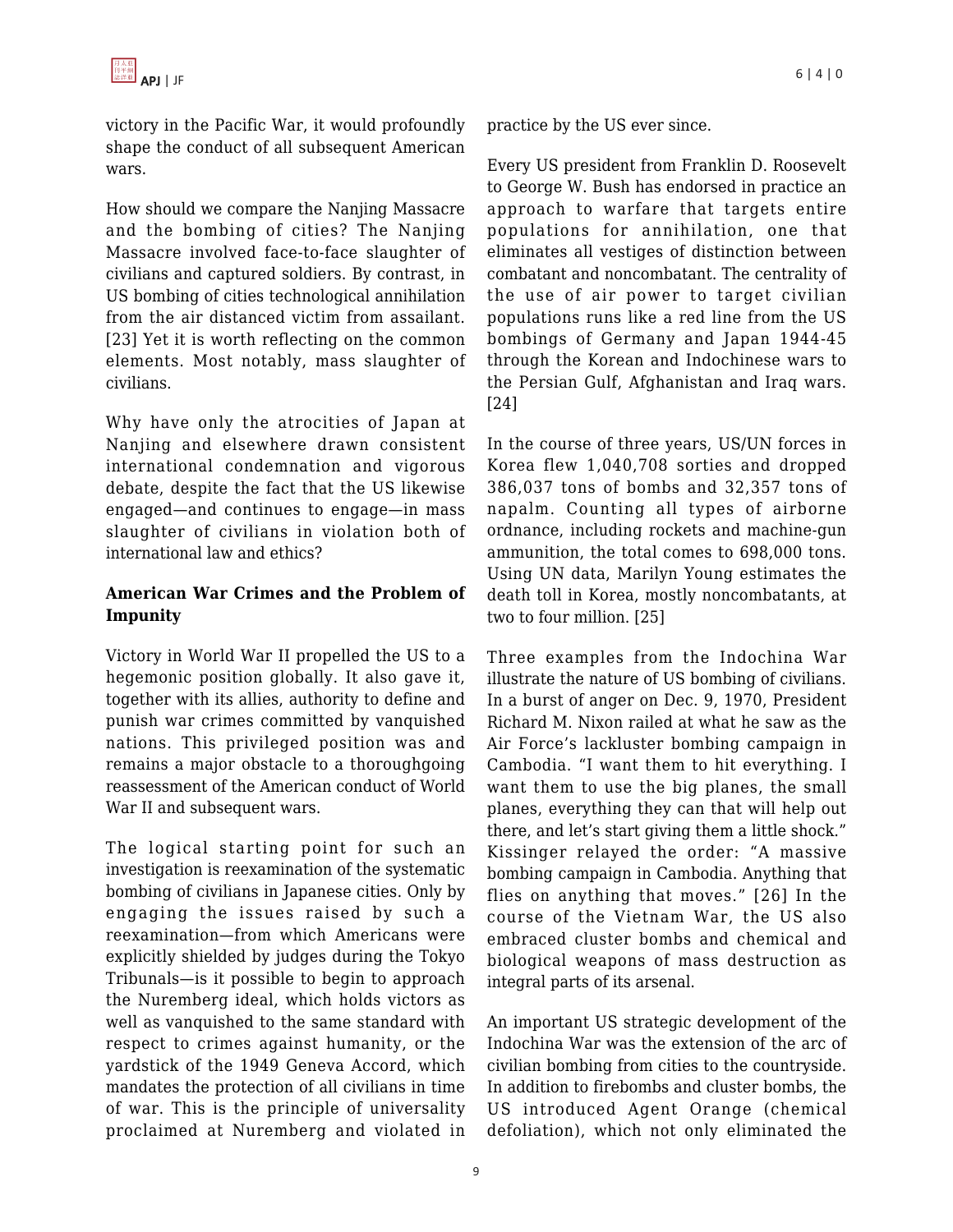forest cover, but exacted a heavy long-term toll on the local population including large-scale intergenerational damage in the form of birth defects. [27]

In Iraq, the US military, while continuing to pursue massive bombing of neighborhoods in Fallujah, Baghdad and elsewhere, has thrown a cloak of silence over the air war. While the media has averted its eyes and cameras, air power remains among the major causes of death, destruction, dislocation and division in contemporary Iraq. [28]The war had taken approximately 655,000 lives by the summer of 2006 and close to twice that number by the fall of 2007, according to the most authoritative study to date, that of The Lancet. Air war has also played a major part in creating the world's most acute refugee problem. By early 2006 the United Nations High Commissioner for Refugees estimated that 1.7 million Iraqis had fled the country while approximately the same number were internal refugees, with the total number of refugees rising well over 4 million by 2008. [29] Nearly all of the dead and displaced are civilians.



**Destroying Fallujah in order to save it**

Both the plight of refugees and the intensification of aerial bombing of 2007 and 2008 have been largely invisible in the US mainstream press, This is the central reality of American state terror in Iraq. Nevertheless, despite America's unchallenged air supremacy in Iraq since 1991, despite the creation of an array of military bases to permanently occupy that country and anchor American power in the Middle East, as the war enters its sixth year there is no end in sight to US warfare in Iraq and throughout the region. [30] Indeed, as the presidential debate makes clear, there is little prospect of exit for the US from an Iraq located at the epicenter of the world's richest oil holdings, regardless of the outcome of the election. It is of course a region in which the geopolitical stakes far exceed those in Korea or Vietnam.



**Iraqi refugees on the Syrian border**

### **Historical Memory and the Future of the Asia Pacific**

I began by considering the Nanjing Massacre's relationship to structural and ideological foundations of Japanese colonialism and war making and US bombing of Japanese civilians in the Pacific War in 1945, and subsequently of Korean, Indochinese and Iraqi civilians. In each instance the primary focus has not been the headlined atrocity—Nanjing, Hiroshima, Nogunri, Mylai, Abu Ghraib— but the foundational practices that systematically violate international law provisions designed to protect civilians.

In both the Japanese and US cases, nationalism and national pride in the service of war and empire eased the path for war crimes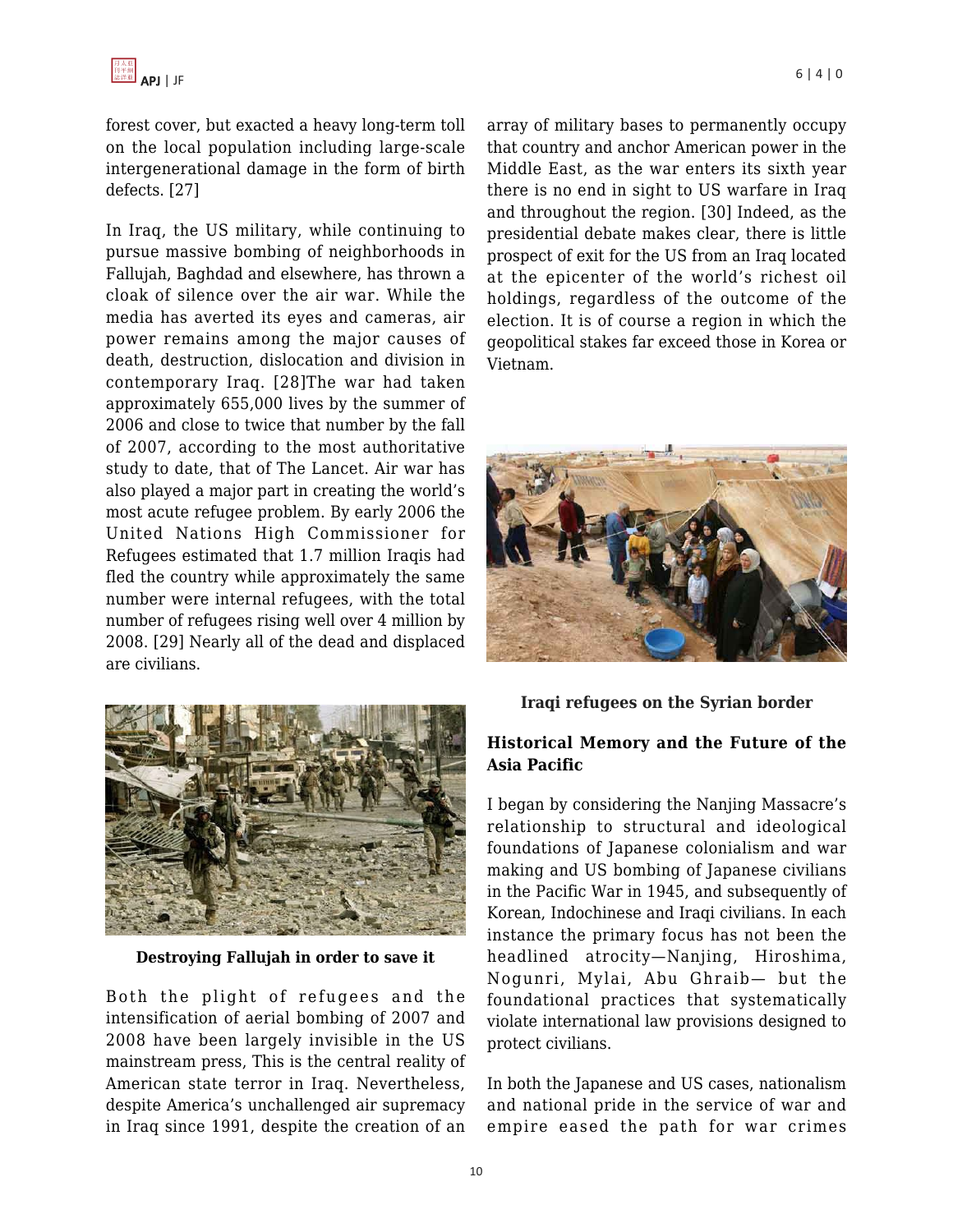perpetrated against civilian populations. In both countries, nationalism has obfuscated, even eradicated, memories of the war crimes and atrocities committed by one's own nation, while privileging memory of the atrocities committed by adversaries. Consider, for example, American memories of the killing of 2,800 mainly Americans on September 11, 2001 compared with more than one million Iraqi deaths, millions more injured, and more than four million refugees. Heroic virtue reigns supreme in official memory and in representations such as museums, monuments, and textbooks, and often, but not always, in popular memory.

Striking differences distinguish Japanese and US responses to their respective war atrocities and war crimes. Occupied Japan looked back at the war from the midst of bombed out cities and an economy in ruins, grieving the loss of three million compatriots. But also, buoyed by postwar hopes, significant numbers of Japanese reflected on and criticized imperial Japan's war crimes. Many embraced and continue to embrace the peace provision of the Constitution, which renounced war-making capacity for Japan. A Japan that was perpetually at war between 1895 and 1945 has not gone to war for more than six decades. It is fair to attribute this transformation in part to the widespread aversion toward war and embrace of the principles enshrined in Article 9 of the peace constitution, though it is equally necessary to factor in Japan's position of subordination to American power and its financial and logistical support for every US war since Korea.

In the decades since 1945, the issues of war have remained alive and contentious in public memory and in the actions of the Japanese state. After the formal independence promulgated by the 1951 San Francisco Treaty, with Hirohito still on the throne, Japanese governments reaffirmed the aims of colonialism and war of the Greater East Asia Co-Prosperity Sphere of the1931-45 era. They released from prison and restored the reputations of former war criminals, making possible the election of Kishi Nobusuke as Prime Minister (and subsequently his grandson Abe Shinzo). In 1955, when the Liberal Democratic Party inaugurated its nearly forty-year grip on power, the Ministry of Education, tried to force authors of textbooks to downplay or omit altogether reference to the Nanjing Massacre, the comfort women, Unit 731, and militarycoerced suicides of Okinawan citizens during the Battle of Okinawa. Yet these official efforts, then and since, have never gone unchallenged by the victims, by historians, or by peace activists.

From the early 1980s, memory controversies over textbook treatments of colonialism and war precipitated international disputes with China and Korea as well as in Okinawa. In Japan, conservative governments backed by neonationalist groups clashed with citizens and scholars who embraced criticism of Japan's war crimes and supported the peace constitution. [31]

In contrast to this half-century debate within Japan, not only the US government but also most Americans remain oblivious to the war atrocities committed by US forces as outlined above. The exceptions are important. Investigative reporting revealing atrocities such as the massacres at Nogunri in Korea and My Lai in Vietnam, and torture at Abu Ghraib Prison in Iraq and Guantanamo Bay, Cuba, have convinced most Americans that these events took place. Yet, precisely as presented in the official story and reiterated in the press, most of them see these as aberrant crimes committed by a handful of low-ranking officers and enlisted men. In each case, prosecution and sentencing burnished the image of American justice. The embedded structure of violence, the strategic thinking that lay behind the specific incident, and the responsibility for the atrocities committed up the chain of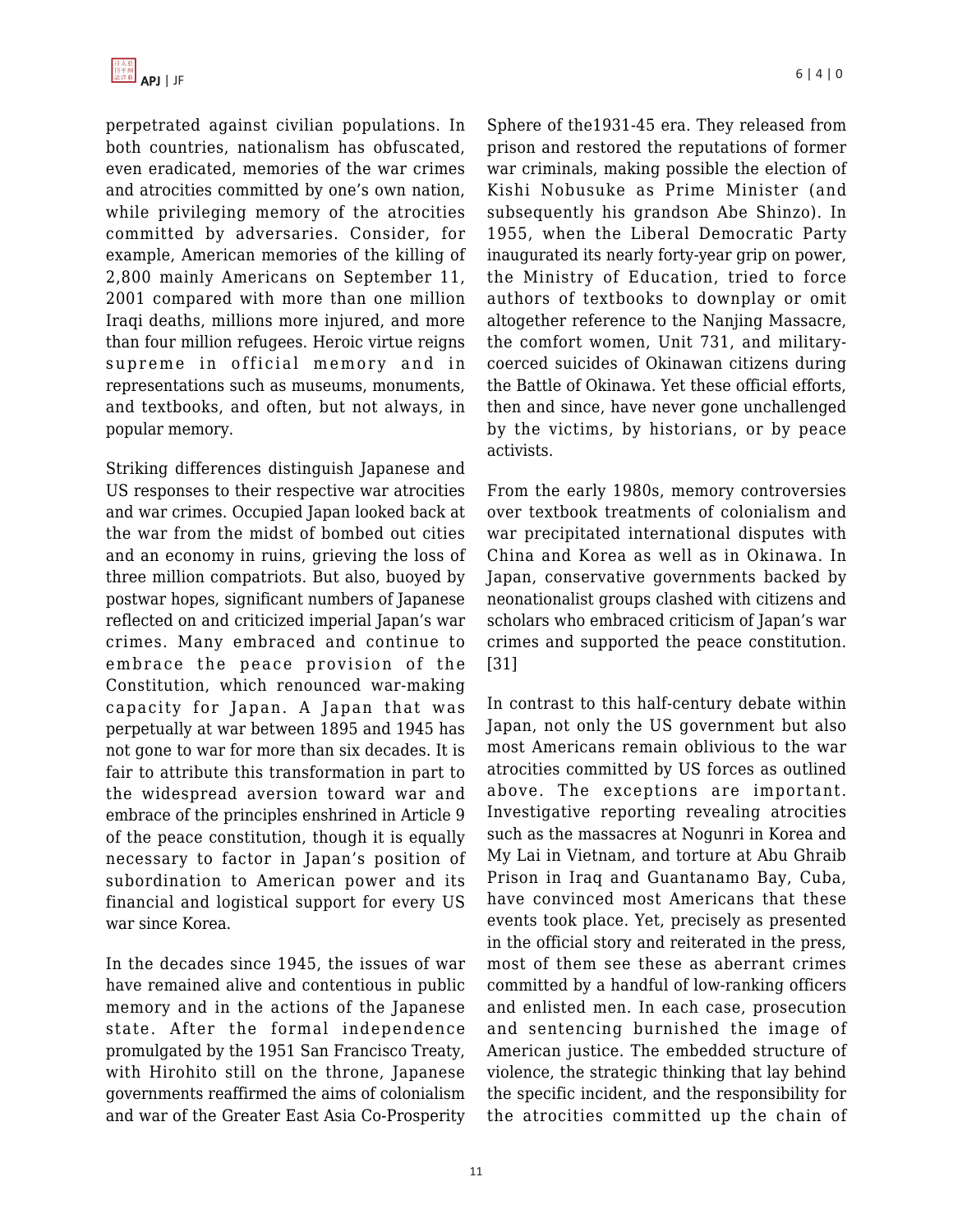

command, were silenced or ignored.

Two exceptions to the lack of reflection and resistance to apology provide perspective on American complacency about its conduct of wars. President Ronald Reagan signed the Civil Liberties Act of 1988, which offered apologies and reparations to survivors among the 110,000 Japanese and Japanese Americans who had been interned by the US government in the years 1942-45. Then, in 1993 on the one hundredth anniversary of the US overthrow of the Hawaiian monarchy, President Bill Clinton offered an apology (but no recompense) to native Hawai'ans. In both cases, the crucial fact is that the victims' descendants are American citizens and apologies proved to be good politics for the incumbent. [32]

One additional quasi-apology bears mention. In March 1999, Clinton, speaking in Guatemala City of the US role in the killing of 200,000 Guatemalans over previous decades, made this statement: "For the United States, it is important that I state clearly that support for military forces and intelligence units which engaged in violence and widespread repression was wrong and the United States must not repeat that mistake." The remarks had a certain political significance at the time, yet they had more of the weight of a feather than of Mt. Tai. No word of apology was included. No remuneration was made to victims. And, above all, the United States did not act to end its violent interventions in scores of countries in Latin America, Asia or elsewhere. [33]

There have of course been no apologies or reparations for US firebombing or atomic bombing of Japan, or for killing millions and creating vast numbers of refugees in Korea, Vietnam or Iraq, or for US interventions in scores of other ongoing conflicts in the Americas and Asia. Such is the prerogative of impunity of the world's most powerful nation. [34]

However, there has been one important act of

recognition of the systemic character of American atrocities in Vietnam, and subsequently in Iraq. Just as Japanese troops provided the most compelling testimony on Japanese wartime atrocities, it is American veterans whose testimony most effectively unmasked the deep structure of the American

In the Winter Soldier investigation in Detroit on January 31 to February 2, 1971, Vietnam Veterans Against the War organized testimony by 109 discharged veterans and 16 civilians. John Kerry, later a US Senator and presidential candidate testified two months later in hearings at the Senate Foreign Relations Committee as representative of the Winter Soldier event. Kerry summed up the testimony: [35]

way of war in Vietnam and Iraq.

They had personally raped, cut off ears, cut off heads, taped wires from portable telephones to human genitals and turned up the power, cut off limbs, blown up bodies, randomly shot at civilians, razed villages in fashion reminiscent of Genghis Khan, shot cattle and dogs for fun, poisoned food stocks, and generally ravaged the countryside of South Vietnam. . ."

Kerry continued: "We rationalized destroying villages in order to save them . . . . We learned the meaning of free fire zones, shooting anything that moves, and we watched while America placed a cheapness on the lives of orientals."

On March 13-16, 2008 a second Winter Soldier gathering took place in Washington DC, with hundreds of Iraq War veterans providing testimony, photographs and videos documenting brutality, torture and murder in cases such as the Haditha Massacre and the Abu Ghraib torture. [36] As in the first Winter Soldier, the mainstream media ignored the event organized by Iraq Veterans Against War. Again, however, the voices of these veterans have reached out to some through films and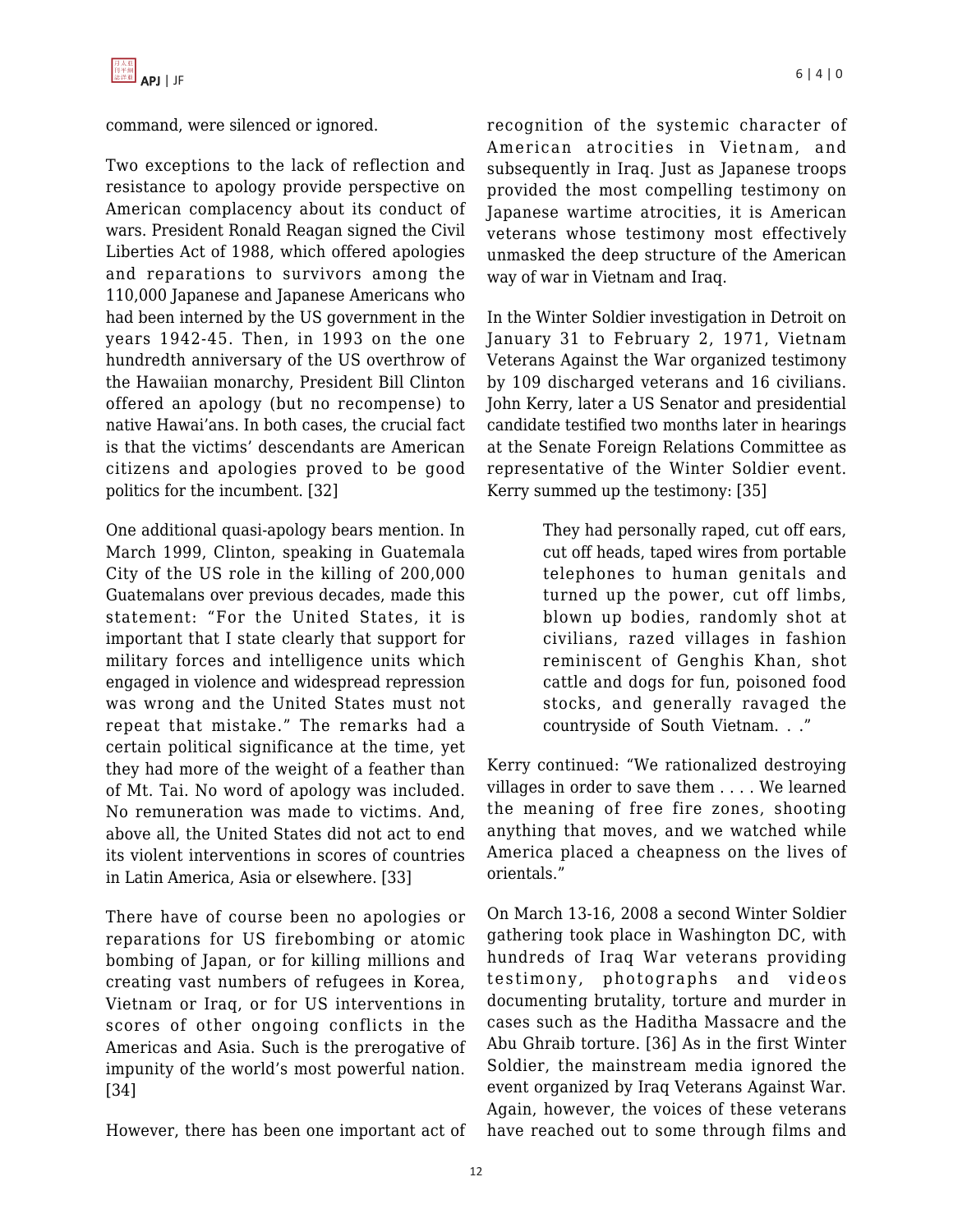

new electronic and broadcast media such as YouTube.



**IVAW prepare for Winter Soldier 2008**

The importance of apology and reparations lies in the fact that through processes of recognition of wrongdoing and efforts to make amends (however belated or inadequate) to victims, the poisonous legacies of war and colonialism may be alleviated or overcome and foundations laid for a harmonious future. In Germany, this involved renunciation of Nazism, the formation of a new government distinctive from and critical of the former government; consensus expressed in the nation's textbooks and curricula critical of Nazi genocide and aggression; monuments and museums commemorating the victims; and payment of substantial reparations to individual victims (albeit under US pressure). All of these actions paved the way for Germany's reemergence at the center of the European Union.

In contrast to their German counterparts, Japanese and American leaders have strongly resisted apology and reparations. While many Japanese people have reflected deeply on their nation's war atrocities, Japanese leaders, sheltered from Asia by the US-Japan security relationship, had little incentive to reflect deeply on the nation's wartime record in China or elsewhere. Americans, for their part, have felt little pressure either domestic or international to apologize or provide reparations to victims from other nations.

Material foundations for a breakthrough in international relations in the Asia Pacific exist in the booming economic, financial, and trade ties across the region. In particular, strong links exist among Japan, China and South Korea, each of which are among the others' first or second leading trade and investment partners. Nor is the opening limited to economics. Equally notable are burgeoning cultural relations. For example, "the Korean wave" in TV and film is taking China, Japan and parts of Southeast Asia by storm. Japanese manga, anime and TV dramas are widely disseminated throughout the Asia Pacific. [37] Similarly, Chinese pop music and TV dramas also span the region, particularly, but not exclusively, where overseas Chinese are numerous. In addition, Pan-Asian collaborations in film, anime, and music are widespread. Such cultural interpenetration has not waited for political accommodation. Indeed, it has proceeded apace even during times when Japan-Korea and Japan-China tensions over territorial and historical memory issues are high. And for the first time, we can see in the six-party talks on North Korean nuclear weapons and the possibility of an end to Cold War divisions, possibilities for the emergence of a regional framework.

It has been widely recognized that a major obstacle to the emergence of a harmonious order in the Asia Pacific is the politics of denial of atrocities associated with war and empire. China, Korea and other former victims of Japanese invasion and colonization have repeatedly criticized Japan. [38] Largely ignored in debates over the future of the Asia Pacific has been the responsibility of the US to recognize and provide reparations for its own numerous war atrocities as detailed above,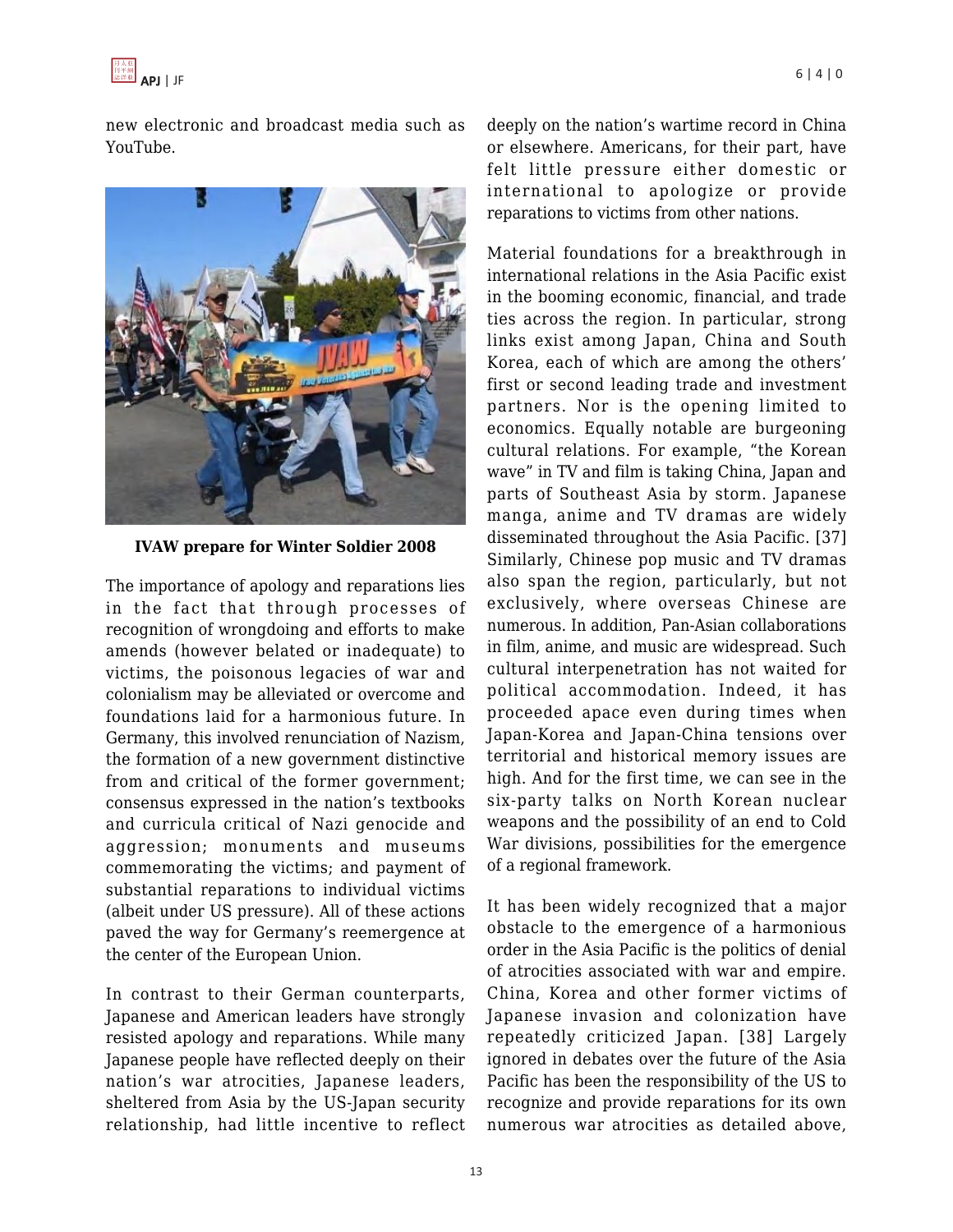notably in the bombing of Japanese, Korean, Vietnamese and Iraqi civilians.

Such responsible actions by the world's most powerful nation would make it possible to bring to closure unresolved war issues both for the many individual victims of US bombing and other atrocities, and the continued hostilities between states, above all the US-North Korea conflict and the division of the two Koreas. It would also pave the way for a Japan that remains within the American embrace to acknowledge and recompense victims of its own war crimes. Might it not help pave the way for an end to US wars without end across the Asia Pacific and beyond?

Mark Selden is a coordinator of Japan Focus and a research associate in the East Asia Program at Cornell University.

He wrote this article for Japan Focus. Posted on April 15, 2008.

### **Notes**

[\*] I am indebted to Herbert Bix, Richard Falk, and especially Laura Hein for criticism and suggestions on earlier drafts of this paper. This is a revised and expanded version of a talk delivered on December 15, 2007 at the Tokyo International Symposium to Commemorate the Seventieth Anniversary of the Nanjing Massacre.

[1] Most discussion of historical memory issues has centered on the Japan-China and the Japan-Korea relationships. However, the controversy that erupted in 2007 over the US congressional resolution calling on Japan to formally apologize and provide compensation for the former comfort women illustrates the ways in which the US-Japan relationship is also at stake. [Kinue Tokudome, "Passage of](https://apjjf.org/products/details/2510) [H.Res. 121 on 'Comfort Women', the US](https://apjjf.org/products/details/2510) [Congress and Historical Memory in Japan,"](https://apjjf.org/products/details/2510) Japan Focus. Tessa [Morris-Suzuki, "Japan's](https://apjjf.org/products/details/2373) ['Comfort Women': It's time for the truth \(in](https://apjjf.org/products/details/2373) [the ordinary, everyday sense of the word\),"](https://apjjf.org/products/details/2373) Japan Focus.

[2] Fierce debate continues among historians, activists and nations over the number of victims. The issue involves differences over both the temporal and spatial definition of the massacre. The official Chinese claim inscribed on the Nanjing Massacre Memorial is that 300,000 were killed. The most careful attempts to record the numbers by Japanese historians, which include deaths of civilians and soldiers during the march from Shanghai to Nanjing as well as deaths following the capture of the capital suggest numbers in the 80,000 to 200,000 range. In recent years, the first serious Chinese research examining the massacre, built on 55 volumes of documents, has begun to appear. See Kasahara Tokushi, Nankin Jiken Ronsoshi. Nihonjin wa shijitsu o do ninshiki shite kita ka? (The Nanjing Incident Debate. How Have Japanese Understood the Historical Evidence?) (Tokyo: Heibonsha, 2007) for the changing contours of the Japanese debate over the decades. Kasahara Tokushi and Daqing Yang explore "The Nanjing Incident in World History," (Sekaishi no naka no Nankin Jiken) in a discussion in Ronza, January, 2008, 184-95, ranging widely across international and joint research and the importance of new documentation from the 1970s to the present. Reiji Yoshida and Jun Hongo, "Nanjing Massacre: Toll will elude certitude. Casualty counts mirror nations' extremes, and flexibility by both sides in middle," Japan Times, Dec 13, 2007.

[3] I first addressed these issues in Laura Hein and Mark Selden, eds., Censoring History: Citizenship and Memory in Japan,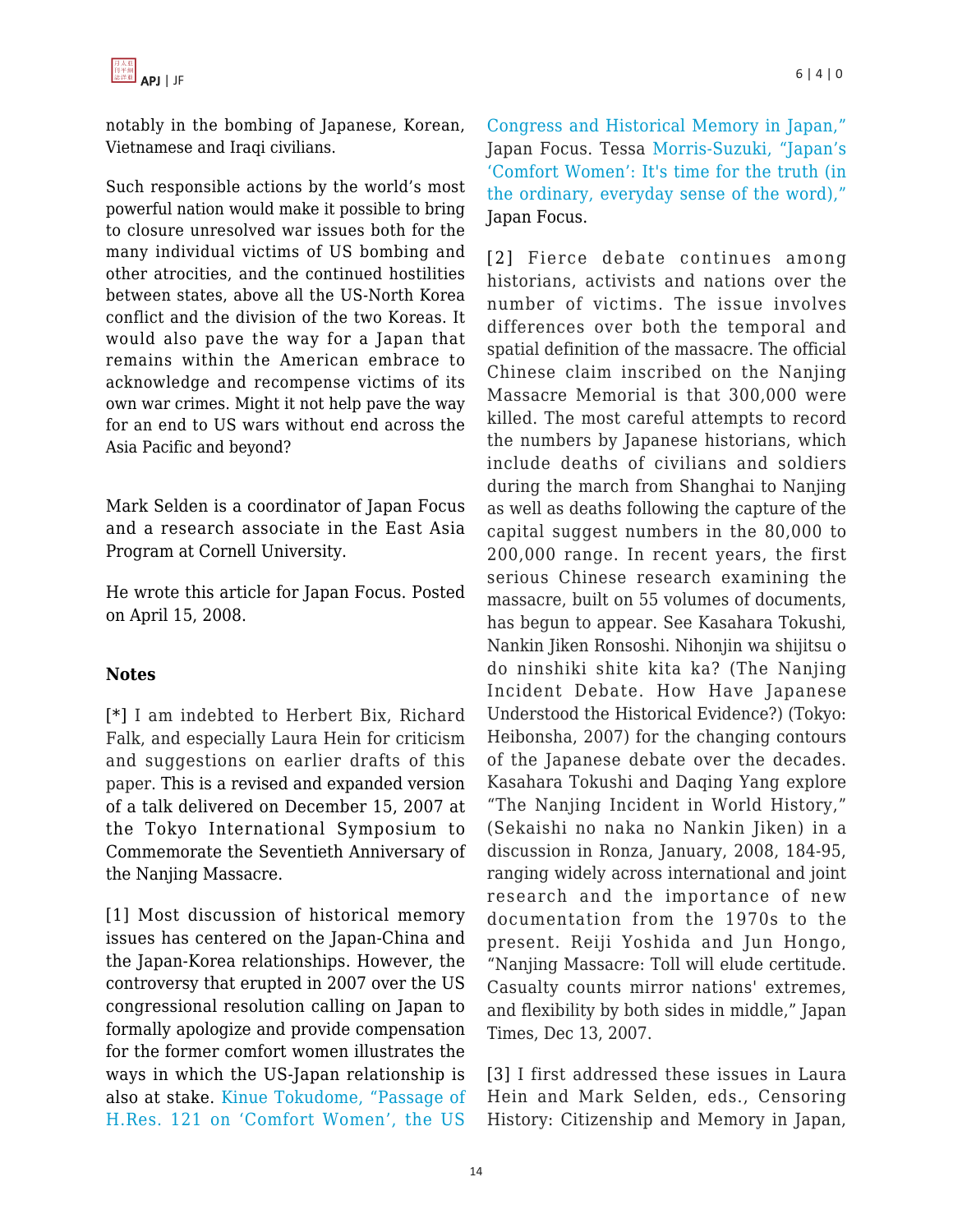China and the United States (Armonk: M.E. Sharpe, 2000).

[4] For discussion of the international legal issues and definition of state terrorism see the introduction and chapter two of Mark Selden and Alvin So, eds., War and State Terrorism: The United States, Japan and the Asia-Pacific in the Long Twentieth Century (Lanham: Rowman & Littlefield, 2004), pp. 1-40. See also Richard Falk's chapter in that volume, "State Terror versus Humanitarian Law," pp. 41-62.

[5] The following discussion of the Nanjing Massacre and its antecedents draws heavily on the diverse contributions to Bob Tadashi Wakabayashi, ed., The Nanking Atrocity 1937-38: Complicating the Picture (New York and London: Berghahn Books, 2007) and particularly the chapter by the late Fujiwara Akira, "The Nanking Atrocity: An Interpretive Overview," available in [a revised version at](https://apjjf.org/products/details/2553) [Japan Focus.](https://apjjf.org/products/details/2553) Wakabayashi, dates the start of the "Nanjing atrocity", as he styles it, to Japanese bombing of Nanjing by the imperial navy on August 15. "The Messiness of Historical Reality", p. 15. Chapters in the Wakabayashi volume closely examine and refute the exaggerated claims not only of official Chinese historiography and Japanese deniers, but also of progressive critics of the massacre. While recognizing legitimate points in the arguments of all of these, the work is devastating toward the deniers who hew to their mantra in the face of overwhelming evidence, e.g. p. 143.

[6] Utsumi Aiko, "Japanese Racism, War, and the POW Experience," in Mark Selden and Alvin So, eds., War and State Terrorism, pp. 119-42.

[7] Presentation at the Tokyo International Symposium to Commemorate the Seventieth Anniversary of the Nanjing Massacre,

December 15, 2007.

[8] Yang Daqing, "Atrocities in Nanjing: Searching for Explanations," in Diana Lary and Stephen MacKinnon, eds., Scars of War. The Impact of Warfare on Modern China (Vancouver: UBC Press, 2001), pp. 76-97.

[9] The signature statement was that of George W. Bush on March 19, 2003: "My fellow citizens, at this hour, American and coalition forces are in the early stages of military operations to disarm Iraq, to free its people and to defend the world from grave danger… My fellow citizens, the dangers to our country and the world will be overcome. We will pass through this time of peril and carry on the work of peace. We will defend our freedom. We will bring freedom to others and we will prevail."

[10] Timothy Brook, Collaboration: Japanese Agents and Local Elites in Wartime China (Cambridge: Harvard University Press. 2005).

[11] [Tsuneishi Keiichi, "Unit 731 and the](https://apjjf.org/products/details/2194) [Japanese Imperial Army's Biological Warfare](https://apjjf.org/products/details/2194) [Program,"](https://apjjf.org/products/details/2194) John Junkerman trans., Japan Focus.

[12] Mark Selden, China in Revolution: The Yenan Way Revisited (Armonk: M.E. Sharpe, 1995); Chen Yung-fa, Making Revolution: The Chinese Communist Revolution in Eastern and Central China, 1937-1945 (Berkeley: University of California Press, 1986); Edward Friedman, Paul G. Pickowicz and Mark Selden, Chinese Village, Socialist State (New Haven: Yale University Press, 1991); Chalmers Johnson, Peasant Nationalism and Communist Power: The Emergence of Revolutionary China (Stanford: Stanford University Press, 1962). In carrying out a reign of terror in resistance base areas Japanese forces anticipated many of the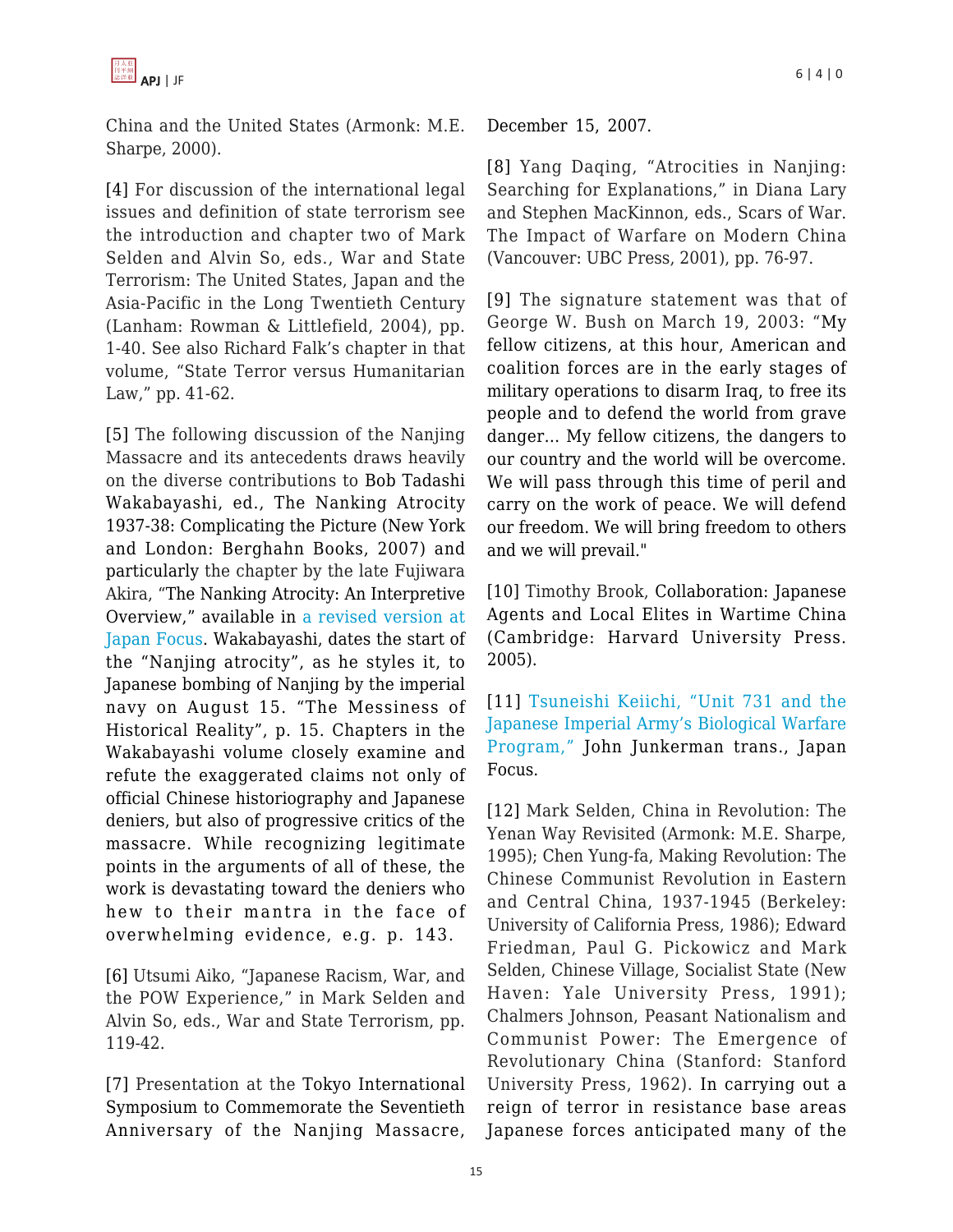strategic approaches that the US would later apply in Vietnam. For example, Japanese forces pioneered in constructing "strategic hamlets" involving relocation of rural people, torching of entire resistance villages, terrorizing the local population, and imposing heavy taxation and labor burdens.

[13] Yuki Tanaka, Japan's comfort women: sexual slavery and prostitution during World War II and the US occupation (London ; New York : Routledge, 2002). This systematic atrocity against women has haunted Japan since the 1980s when the first former comfort women broke silence and began public testimony. The Japanese government eventually responded to international protest by recognizing the atrocities committed under the comfort woman system, while denying official and military responsibility. It established a government-supported but ostensibly private Asian Women's Fund to apologize and pay reparations to former comfort women, many of whom rejected the terms of a private settlement. See [Alexis](https://apjjf.org/products/details/2368) [Dudden and Kozo Yamaguchi, "Abe's Violent](https://apjjf.org/products/details/2368) [Denial: Japan's Prime Minister and the](https://apjjf.org/products/details/2368) ['Comfort Women,'"](https://apjjf.org/products/details/2368) Japan Focus. See [Wada](https://apjjf.org/products/details/2653) [Haruki, "The Comfort Women, the Asian](https://apjjf.org/products/details/2653) [Women's Fund and the Digital Museum,"](https://apjjf.org/products/details/2653) Japan Focus

for Japanese and English discussion and documents archived at the website.

[14] Peter J. Kuznick, ["The Decision to Risk](https://apjjf.org/products/details/2479) [the Future: Harry Truman, the Atomic Bomb](https://apjjf.org/products/details/2479) [and the Apocalyptic Narrative,"](https://apjjf.org/products/details/2479) Japan Focus.

[15] Early works that drew attention to US war atrocities often centered on the torture, killing and desecration of the remains of captured Japanese soldiers are Peter Schrijvers, The GI War Against Japan. American Soldiers in Asia and the Pacific During World War II (New York: NYU Press,

2002) and John Dower, War Without Mercy: Race and Power in the Pacific War (New York: Pantheon, 1986). The Wartime Journals of Charles Lindbergh (New York: Harcourt Brace Jovanovich, 1970) is seminal in disclosing atrocities committed against Japanese POWs. A growing literature has begun to examine U.S. bombing policies. A. C. Grayling, Among the Dead Cities, provides a thorough assessment of US and British strategic bombing (including atomic bombing) through the lenses of ethics and international law. Grayling concludes that the US and British killing of noncombatants "did in fact involve the commission of wrongs" on a very large scale. Pp. 5-6; 276-77. See Herbert P. Bix, "War Crimes Law and American Wars in 20<sup>th</sup> Century Asia," Hitotsubashi Journal of Social Studies, Vol. 33, No. 1 (July 2001), pp. 119-132.

[16] Quoted in Sven Lindqvist, A History of Bombing (New York: New Press, 2000), p. 81. The US debate over the bombing of cities is detailed in Michael Sherry, The Rise of American Air Power: The Creation of Armageddon (New Haven, Yale University Press, 1987), pp. 23-28, pp. 57-59. Ronald Schaffer, Wings of Judgment: American Bombing in World War II (New York: Oxford University Press, 1985), pp. 20-30, I08-9; and Sahr Conway-Lanz, Collateral Damage, Americans, Noncombatant Immunity, and Atrocity After World War II (London: Routledge, 2006). p. 10. For a more detailed account of US bombing see [Mark Selden, A](https://apjjf.org/products/details/2414) [Forgotten Holocaust: US Bombing Strategy,](https://apjjf.org/products/details/2414) [the Destruction of Japanese Cities and the](https://apjjf.org/products/details/2414) [American Way of War from the Pacific War to](https://apjjf.org/products/details/2414) [Iraq,"](https://apjjf.org/products/details/2414) Japan Focus.

[17] Sherry, Air Power, p. 260. With much U.S. bombing already relying on radar, the distinction between tactical and strategic bombing had long been violated in practice.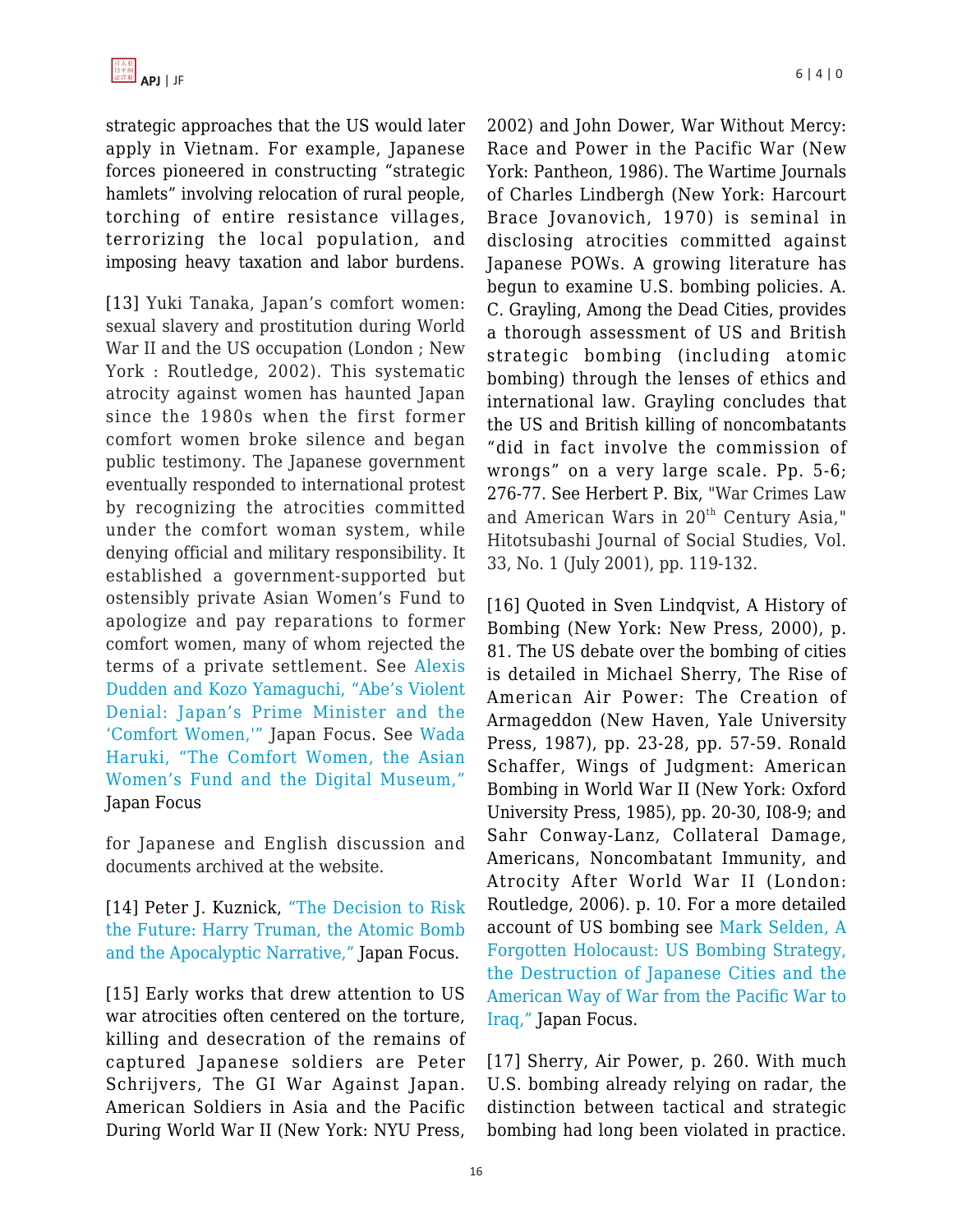The top brass, from George Marshall to Air Force chief Henry Arnold to Dwight Eisenhower, had all earlier given tacit approval for area bombing, yet no orders from on high spelled out a new bombing strategy.

[18] The Committee for the Compilation of Materials on Damage Caused by the Atomic bombs in Hiroshima and Nagasaki, Hiroshima and Nagasaki: The Physical, Medical and Social Effects of the Atomic Bombing (New York: Basic Books, 1991), pp. 420-21; Cf. U.S. Strategic Bombing Survey, Field Report Covering Air Raid Protection and Allied Subjects Tokyo (n.p. 1946), pp. 3, 79; The U.S. Strategic Bombing Survey study of Effects of Air Attack on Urban Complex Tokyo-Kawasaki-Yokohama (n.p. 1947). In contrast to the vast survivor testimony on Hiroshima and Nagasaki, in addition to poems, short stories, novels, manga, anime and film documenting the atomic bombing, the testimony for the firebombing of Tokyo and other cities is sparse. Max Hastings provides valuable first person accounts of the Tokyo bombing based on survivor recollection. Retribution. The Battle for Japan 1944-45 (New York: Knopf, 2008), pp. 297-306.

[19] All but five cities of any size were destroyed. Of these cities, four were designated atomic bomb targets, while Kyoto, was spared. John W. Dower, "Sensational Rumors, Seditious Graffiti, and the Nightmares of the Thought Police," in Japan in War and Peace (New York: The New Press, 1993), p. 117. United States Strategic Bombing Survey, Summary Report, Vol I, pp. 16-20.

[20] Retribution, pp. 296-97. Hastings, p. 318, makes a compelling case that the Japanese surrender owed most to the naval

blockade which isolated Japan and denied it access to the oil, steel and much more in severing the links to the empire.

[21] The horror felt round the world at the German bombing at Guernica, Japanese bombing of Shanghai and Chongqing, and the British bombing of Dresden would not be felt so intensely and universally ever again, regardless of the scale of bombing in Korea, Vietnam or Iraq . . . with the possible exception of the outpouring of sympathy for the 2,800 victims of the 9/11 terror bombing of the New York World Trade Center.

[22] "Postwar Narrative," quoted in Hastings, Retribution, p. 317.

[23] Another important factor is the difference in the character of the two wars. Japan's invasion of China involved very different dynamics from the US-Japan conflict between two expansionist powers. The present article does not explore this issue.

[24] In practice. Sahr Conway-Lanz provides the definitive study of the "collateral damage" argument that has been repeatedly used to deny deliberate killing of civilians in US bombing. Collateral Damage, Americans, Noncombatant Immunity, and Atrocity After World War II.

[25] Marilyn Young, "Total War," forthcoming chapter in Bombing Civilians, Marilyn Young and Yuki Tanaka eds. (New York: The New Press).

[26] Elizabeth Becker, "Kissinger Tapes Describe Crises, War and Stark Photos of Abuse," The New York Times, May 27, 2004.

[27] Seymour Hersh, Chemical and Biological Warfare (New York: Anchor Books,1969), pp. 131-33. Hersh notes that the \$60 million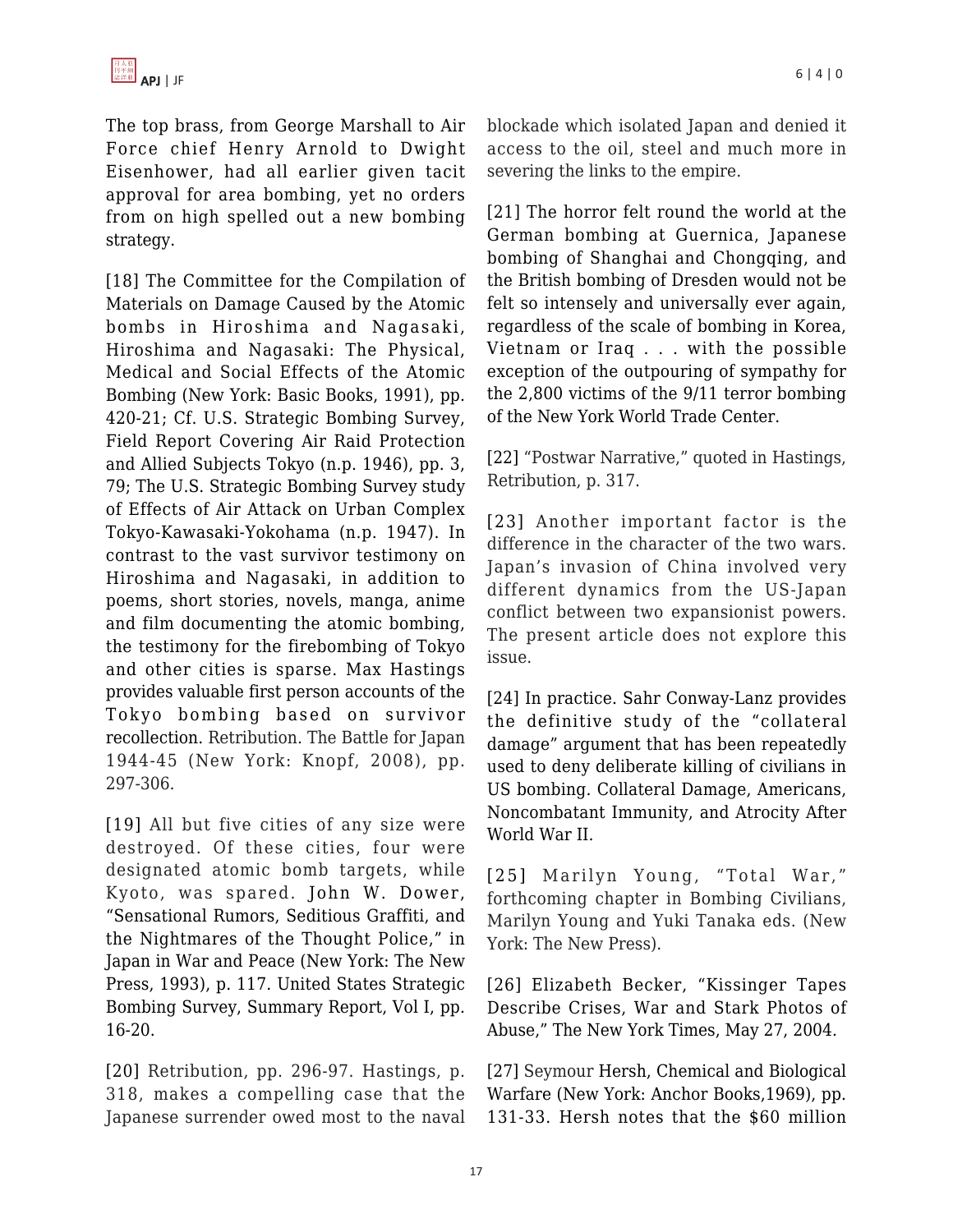worth of defoliants and herbicides in the 1967 Pentagon budget would have been sufficient to defoliate 3.6 million acres if all were used optimally.

[28] In contrast to the Vietnam War in particular, in which critical journalism in major media eventually played a powerful role in fueling and reinforcing the antiwar movement, the major print and broadcasting media in the Iraq War have dutifully averted their eyes from the air war in deference to the Bush administration's wishes. On the air war, see, for example, Seymour Hersh, "Up in the Air. Where is the Iraq war headed next?" The New Yorker, Dec 5, 2005; Dahr Jamail, "Living Under the Bombs," TomDispatch, February 2, 2005; Michael Schwartz, "A Formula for Slaughter. The American Rules of Engagement from the Air," TomDispatch, January 14, 2005; Nick Turse, America's Secret Air War in Iraq, TomDispatch, February 7, 2007; Tom Engelhardt, "9 Propositions on the U.S. Air War for Terror," TomDispatch, April 8, 2008. The invisibility of the air war is nicely revealed in conducting a Google search for "Iraq War" and "Air War in Iraq". The former produces numerous references to the New York Times, the Washington Post, CNN, Wikipedia and a wide range of powerful media. The latter produces references almost exclusively to blogs and critical sources such as those cited in this note.

[29] Sabrina Tavernese, "For Iraqis, Exodus to Syria, Jordan Continues," New York Times, June 14, 2006. Michael Schwartz, "Iraq's Tidal Wave of Misery. The First History of the Planet's Worst Refugee Crisis", TomDispatch, February 10, 2008. The UN estimates that there are 1.25 million Iraqi refugees in Syria and 500,000 in Jordan, 200,000 throughout the Gulf states, 100,000 more in Europe. The United States accepted 463 refugees between the start of the war in 2003 and mid-2007. The International Organization for Migration estimated the displacement rate throughout 2006-07 at 60,000 per month, with the American "surge" accelerating displacement, already more than one in seven Iraqis a nation of 28 million people have been displaced.

[30] Anthony Arnove, "Four Years Later... And Counting. Billboarding the Iraqi Disaster", TomDispatch, March 18, 2007. Seymour Hersh, "The Redirection. Is the Administration's new policy benefiting our enemies in the war on terrorism?" The New Yorker March 3, 2007. Michael Schwartz, "Baghdad Surges into Hell. First Results from the President's Offensive", TomDispatch, February 12, 2007.

[3[1\] Mark Selden, "Nationalism, Historical](https://apjjf.org/products/details/2204) [Memory and Contemporary Conflicts in the](https://apjjf.org/products/details/2204) [Asia Pacific: the Yasukuni Phenomenon,](https://apjjf.org/products/details/2204) [Japan, and the United States"](https://apjjf.org/products/details/2204) Japan Focus; Yoshiko Nozaki and Mark Selden, "Historical Memory, International Conflict and Japanese Textbook Controversies in Three Epochs," forthcoming Contexts: The Journal of Educational Media, Memory, and Society, Vol I, Number 1; [Takashi Yoshida, "Revising the](https://apjjf.org/products/details/2594) [Past, Complicating the Future: The Yushukan](https://apjjf.org/products/details/2594) [War Museum in Modern Japanese History,"](https://apjjf.org/products/details/2594) Japan Focus; [Laura Hein and Akiko](https://apjjf.org/products/details/2477) [Takenaka, "Exhibiting World War II in Japan](https://apjjf.org/products/details/2477) [and the United States,"](https://apjjf.org/products/details/2477) Japan Focus; [Aniya](https://apjjf.org/products/details/2629) [Masaaki, "Compulsory Mass Suicide, the](https://apjjf.org/products/details/2629) [Battle of Okinawa, and Japan's Textbook](https://apjjf.org/products/details/2629) [Controversy,"](https://apjjf.org/products/details/2629) Japan Focus.

[32] Thanks to Laura Hein for suggesting the framing of this issue. On the Reagan decision, reparations and the Civil Liberties Act of 1988, see

Mitchell T Maki, Harry H Kitano, and S Megan Berthold, Achieving the Impossible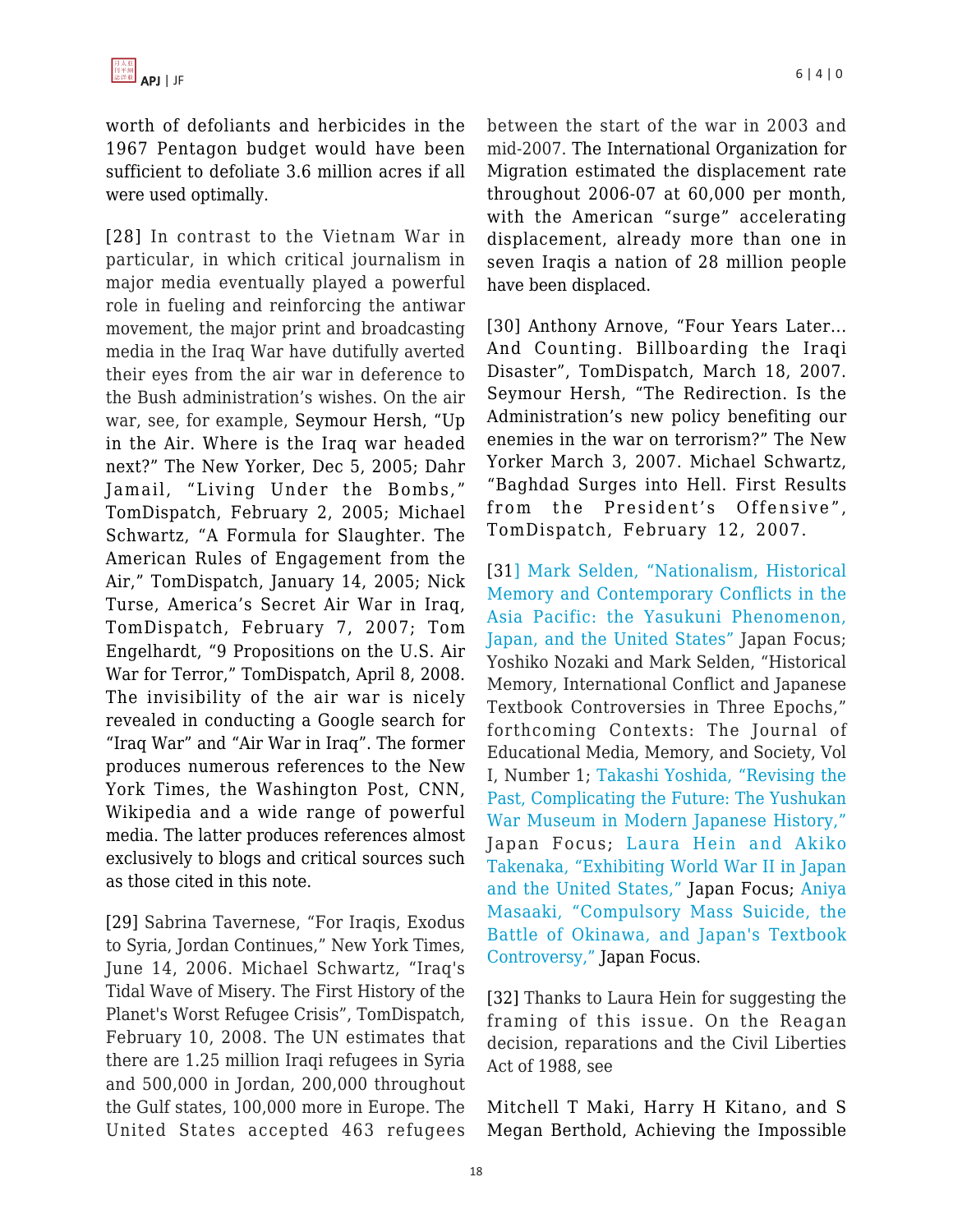Dream: How Japanese Americans Obtained Redress (Champaign: University of Illinois Press, 1999); see also [the following](http://en.wikipedia.org/wiki/Civil_Liberties_Act_of_1988) and [Clinton's apology to Hawaiians took the form](http://www.hawaii-nation.org/publawsum.html) [of Public Law 103-150](http://www.hawaii-nation.org/publawsum.html). The formal apology recognized the devastating effects of subsequent social changes on the Hawaiian people and looked to reconciliation. But offered no reparations or other specific measures to alleviate the sufferings caused by US actions.

[33] Emily Rosenberg drew my attention to the Guatemala quasi-apology. Clinton's remarks were prompted by the February 1999 publication of the findings of the independent Historical Clarification Commission which concluded that the US was responsible for most of the human rights abuses committed during the 36-year war in which 200,000 died. [Martin Kettle and](http://www.guardian.co.uk/world/1999/mar/12/jeremylennard.martinkettle) [Jeremy Lennard, "Clinton Apology to](http://www.guardian.co.uk/world/1999/mar/12/jeremylennard.martinkettle) [Guatemala,"](http://www.guardian.co.uk/world/1999/mar/12/jeremylennard.martinkettle) The Guardian, March 12, 1999. [Mark Weisbrot, "Clinton's Apology to](http://www.cepr.net/index.php/op-eds-columns/op-eds-columns/clinton-s-apology-to-guatemala-is-a-necessary-first-step/) [Guatemala is a Necessary First Step,"](http://www.cepr.net/index.php/op-eds-columns/op-eds-columns/clinton-s-apology-to-guatemala-is-a-necessary-first-step/) March 15, 1999, Knight-Ridder/Tribune Media Services.

[34] How are we to define power? If no nation remotely rivals American military power, particularly in the wake of the demise of the Soviet Union, if the United States military budget in 2008 is larger than that of all other nations combined — before counting the special appropriations for wars in Iraq and Afghanistan — the striking fact is that the US has fought to stalemate or defeat in each of the major wars it has entered since World War II.

[35] Kerry's testimony, ignored by the mass media but made available through film and other media, is available [here.](http://www.c-span.org/vote2004/jkerrytestimony.asp)

[36] See the testimony and the historical record [here](http://www.zcommunications.org/zvideo/2576) and [here](http://www.zcommunications.org/zvideo/2577) .

[37] [Nissim Kadosh Otmazgin, "Japanese](https://apjjf.org/products/details/2660) [Popular Culture in East and Southeast Asia:](https://apjjf.org/products/details/2660) [Time for a Regional Paradigm?"](https://apjjf.org/products/details/2660)

[38] We have underlined the deleterious effects of Japanese nationalism in preventing recognition and apology for atrocities. Reconciliation is made more difficult by exaggerated claims with respect to the Nanjing Massacre by nationalists in China and the Chinese diaspora.